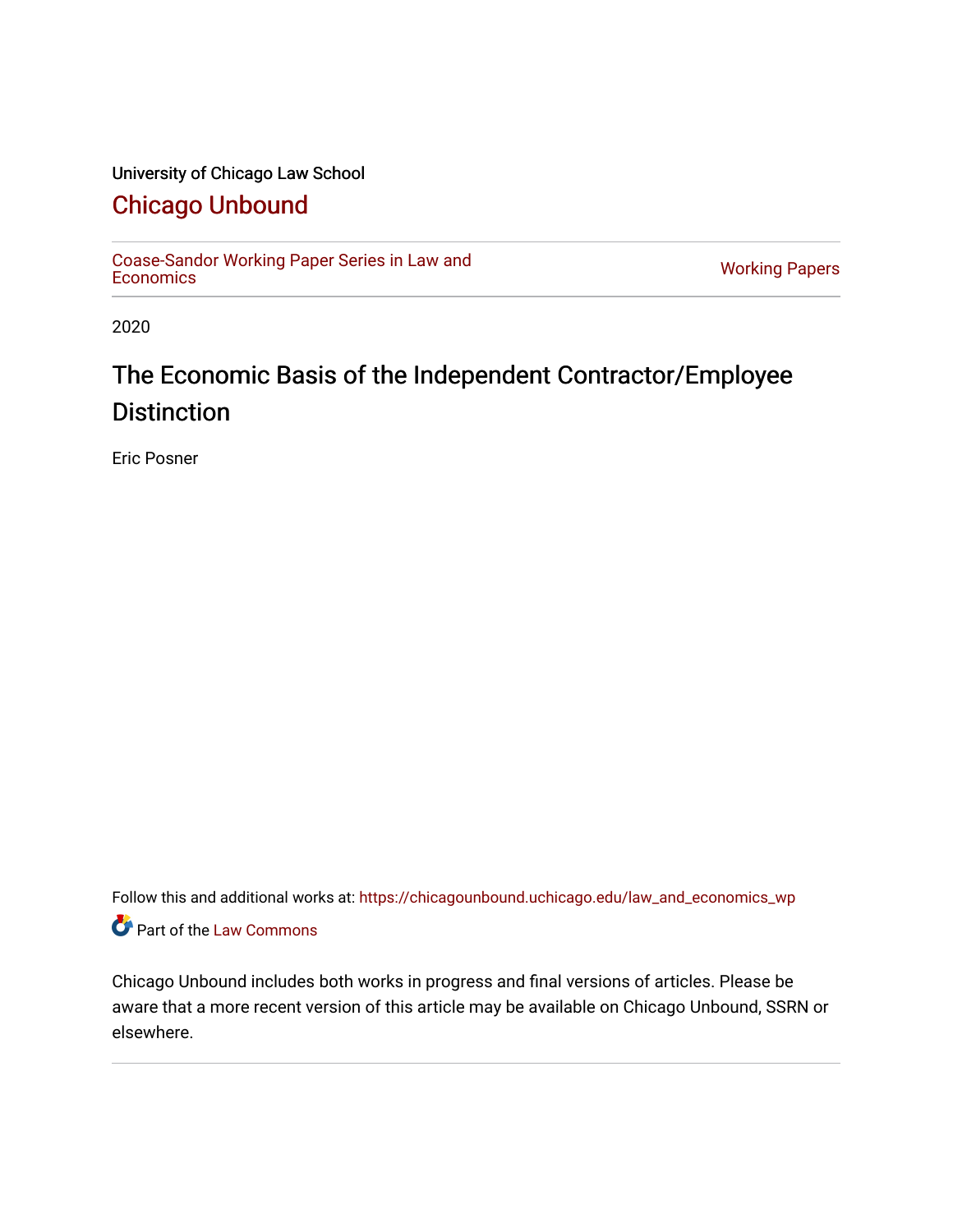The Economic Basis of the Independent Contractor / Employee Distinction

Eric A. Posner $<sup>1</sup>$ </sup>

# <span id="page-1-0"></span>June 6, 2020

*Abstract*. In recent years, a controversy has erupted over the distinction between employees and independent contractors. Commentators have argued that in the modern "gig economy," many people traditionally classified as independent contractors are as vulnerable as employees and should be granted the legal protections that employees alone normally enjoy. However, the distinction between the two categories remains inescapable, and the theoretical basis for it has not been identified. I argue that the distinction is derived from market structure. Employees are workers who, because they must make relationship-specific investments in a single firm, are subject to labor monopsony. Independent contractors do not make such relationship-specific investments, and hence normally operate in a competitive labor market. Employment and labor law may be explained as a method for protecting workers from labor monopsony; because independent contracts are not subject to labor monopsony, they do not require such protection.

# Introduction

 $\overline{a}$ 

The law's distinction between employees and independent contractors (or, merely "contractors") has sparked intense debate over the last few years. As a result of advances in technology, some workers who have traditionally been classified as employees are now being treated as contractors: they make a living by undertaking a series of "gigs" for different "labor buyers" (as I will call the firms or households that purchase the services of workers) rather than working for a single employer.<sup>2</sup> Many commentators worry that these gig contractors are being exploited because they are not entitled to the protections of employment law;<sup>3</sup> a related view is

<sup>&</sup>lt;sup>1</sup> Kirkland & Ellis Distinguished Service Professor, The University of Chicago Law School. Thanks to Daniel Hemel, Max Huffman, William Hubbard, Aneil Kovvali, Genevieve Lakier, Mark Lemley, Jonathan Masur, Sarath Sanga, and participants at a workshop at the University of Chicago Law School, for helpful comments, and to Michael Christ and Justin Taleisnik for research assistance.

<sup>&</sup>lt;sup>2</sup> Some commentators claimed that these alternative work arrangements (outside the employment relationship) had transformed labor markets throughout the United States, a claim that received a boost from a 2016 study, which found that alternative work arrangements increased from 10.7 percent in 2005 to 15.8 percent in 2015. *See* Lawrence F. Katz and Alan B. Krueger, *The Rise and Nature of Alternative Work Arrangements in the United States, 1995-2015*, NBER Working Paper No. 22667, September 2016. However, the authors later revised their estimate down to a 1 percent increase. *See* Lawrence F. Katz and Alan B. Krueger, *Understanding Trends in Alternative Work Arrangements in the United States* (2019), [https://www.nber.org/papers/w25425.](https://www.nber.org/papers/w25425)

<sup>3</sup> *See, e.g.*, Keith Cunningham-Parmeter, *From Amazon to Uber: Defining Employment in the Modern Economy*, 96 B.U. L. REV. 1673, 1677 (2016) ("[C]urrent judicial pronouncements . . . embrace a cabined vision of employment that shields firms from liability."); Brishen Rogers, *Employment Rights in the Platform Economy: Getting Back to Basics*, 10 HARV. L. & POL'Y REV. 479, 500, 505–07 (2016) (arguing that underinclusive employment classification tests leave workers at risk of excessive employer domination in violation of fundamental democratic and egalitarian values, suggesting that companies like Uber should be required to treat drivers as employees); Jennifer Pinsof, Note,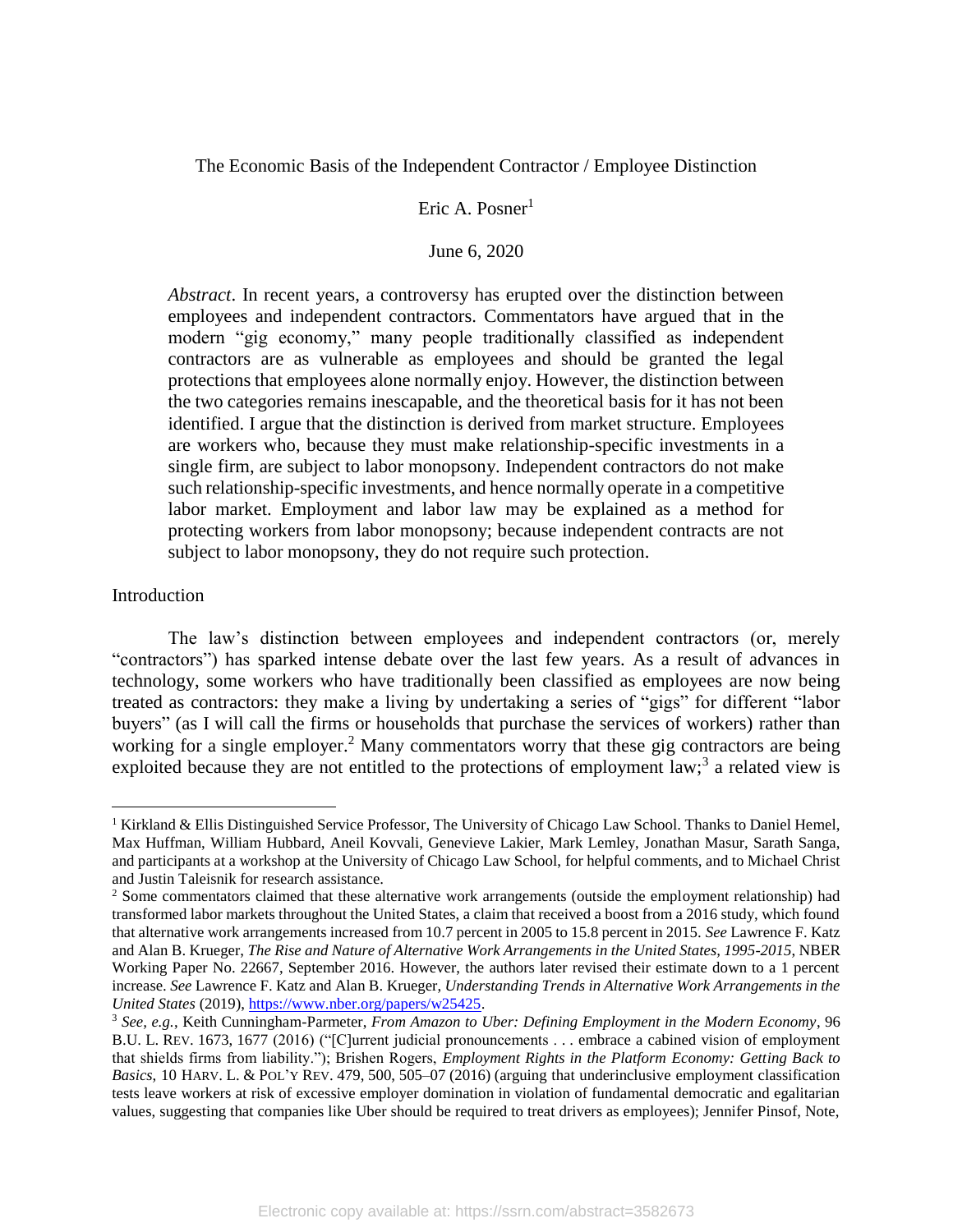<span id="page-2-1"></span><span id="page-2-0"></span>that workers who are really employees are being deliberately misclassified as contractors by rapacious employers for the same reason. <sup>4</sup> Commentators have proposed numerous reforms designed to bring contractors, or a subset of them, under the protection of employment law.<sup>5</sup>

While new technology and employment trends have highlighted these problems, they are not new. The distinction between employees and contractors is deeply entrenched in the law, and

*A New Take on an Old Problem: Employee Misclassification in the Modern Gig-Economy*, 22 MICH. TELECOMM. & TECH. L. REV. 341, 344 (2016) (suggesting that Uber drivers and similar workers should be classified as employees, which would provide necessary worker protections and benefits); Seth D. Harris & Alan Krueger, *A Proposal for Modernizing Labor Laws for Twenty-First-Century Work: The "Independent Worker"*, BROOKINGS INST. (2015) (proposing protections for non-employees).

<sup>4</sup> *See* John A. Pearce II & Jonathan P. Silva, *The Future of Independent Contractors and Their Status as Non-Employees: Moving on from a Common Law Standard*, 14 HASTINGS BUS. L.J. 1, 3 (2018) ("The claim that a business's economic motivations led to classifying workers as independent contractors has been the basis for numerous legal challenges by gig-economy workers claiming that they were improperly classified as independent contractors and that the nature of their work makes them employees; Pinsof, *supra* note [3,](#page-1-0) at 349–54 (describing "rampant" misclassification, particularly in the gig economy); Alexia Fernández Campbell, *Companies Often Mislabel Employees as "Freelancers" to Cut Costs. Workers are Fighting Back.*, VOX (Mar. 20, 2019), https://www.vox.com/policy-and-politics/2019/3/20/18272918/conde-nast-epicurious-employee-freelancer-

contractor (suggesting that financial incentives to misclassify are powerful and pervasive, potentially affecting millions of workers); Harris & Krueger, supra at 7 (Brookings Institute Discussion Paper 2015-10, 2015) (noting that legal uncertainty has created both "intentional and unintentional" misclassification). Allegations of misclassification have led to a flurry of class action lawsuits. See Liya Palagashvili, *Disrupting the Employee and Contractor Laws*, 2017 U. CHI. LEGAL F. 379, 382–83, 405–08 (2017) (describing cases).

<sup>5</sup> The literature on the question of worker classification has grown massive. For research from the last few years, *see, e.g.*, Rogers, *Employment Rights in the Platform Economy: Getting Back to Basics*, *supra* note [3,](#page-1-0) at 82–83 (suggesting that courts should not shy away from reliance on normative values to determine employment status, imposing duties on employers when doing so advances the underlying policy goals of employment law such as preventing employee domination); Naomi B. Sunshine, *Employees as Price-Takers*, 22 LEWIS & CLARK L. REV. 105, 110 (2018) (suggesting a rebuttable presumption that workers lacking power to set their rates should be classified as employees); Cunningham-Parmeter, *supra* note [3,](#page-1-0) at 1677–78 (noting that judicial focus on daily, direct control over working conditions is underinclusive, and instead arguing that courts should use a broader definition of control that is less formalist and considers power imbalances); Brishen Rogers, Am. Constitution Soc'y for Law & Policy, Redefining Employment for the Modern Economy 7 (2016), https://www.acslaw.org/wpcontent/uploads/2018/04/Redefining\_Employment\_for\_the\_Modern\_Economy.pdf (proposing expanding the definition of employee to include all workers who are "economically dependent" on the employer); Richard R. Carlson, *Employment by Design: Employees Independent Contractors and the Theory of the Firm*, 71 ARK. L. REV. 127, 130 (2018) (proposing a test based on Ronald Coase's "make or buy" theory of the firm that would incorporate analysis of the firm's motives for hiring rather than buying labor); Matthew T. Bodie, *Participation as a Theory of Employment*, 89 NOTRE DAME L. REV. 661, 665–66 (2013) (proposing a definition of employee based on the motive of the employer); Benjamin Means & Joseph A. Steiner, *Navigating the Uber Economy*, 49 U.C.D. L. REV. 1511, 1054 (2016) (suggesting a flexible, case-by-case approach that avoids "sweeping all workers . . . into one category or the other" due to the varied circumstances of workers even within a single company). Another group of commentators have suggested the creation of a third, middle category between employee and contractor, to be granted some but not all of the protections afforded to employees. *See, e.g.*, Harris & Krueger, *supra* not[e 4,](#page-2-0) at 5 (suggesting creation of an "independent worker" category); Pearce & Silva, *supra* note [4,](#page-2-0) at 2 (suggesting creation of a "dependent contractor" to capture workers that are functionally independent contractors but are nevertheless economically vulnerable); Michael L. Nadler, *Independent Employees: A New Category of Workers for the Gig Economy*, 19 N.C. J.L. & TECH. 443, 480 (2018) (suggesting an "independent employee" intermediate category of worker); Miriam A. Cherry & Antonio Aloisi, *Dependent Contractors in the Gig Economy: A Comparative Approach*, 66 AM. U. L. REV. 635, 637 (2017) (observing that an intermediate, "hybrid" category is found in different legal systems around the world).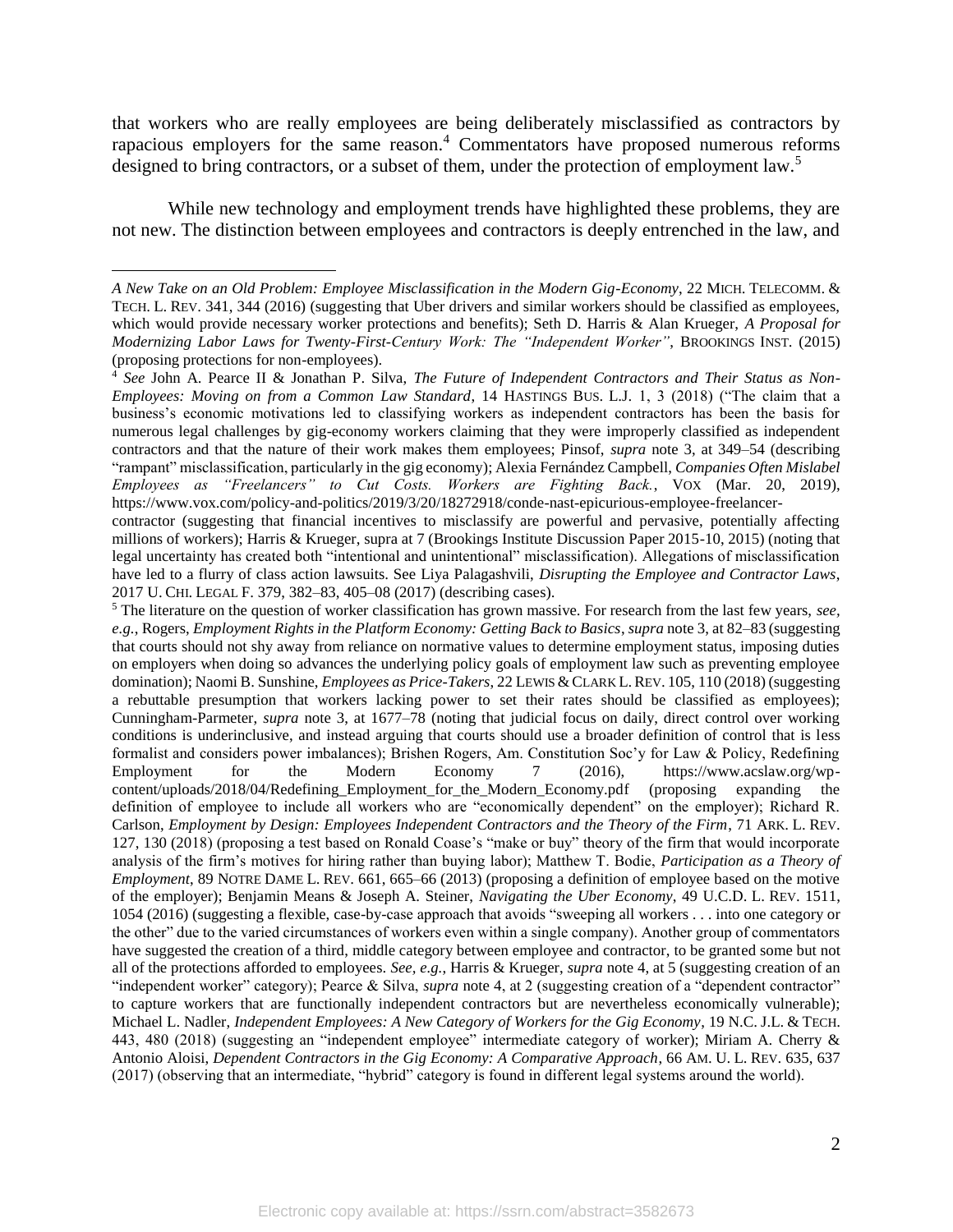reflects a basic intuition about the organization of labor markets. Consider, for example, a person trained as an electrician. She might choose to set up her own business. She advertises her services, and spends her days working for various homeowners who pay her to repair the fuse box or install new lighting. The electrician seems like an a business owner, not an employer, and indeed she would be legally classified as an independent contractor. Or she might go to work for, say, a company that manufactures electric turbines. She shows up at a worksite every day at 9 am, leaves at 5 pm, and draws a salary from a single firm. Here, she would be classified as an employee. As an employee, the electrician would be protected by numerous federal and state laws that control wages, working conditions, and benefits. If instead she works as a contractor, she would enjoy none of these legal protections.

Because the same person doing the same type of work might be self-employed or an employee of someone else, the distinction between employee and contractor can be elusive. The distinction is made more complicated still by the administrative requirements that have grown up around it. Because contractors often charge for a job rather than by the hour, it may be difficult to calculate an hourly wage, and thus to apply the minimum wage laws to them. Because contractors often work alone, it might seem that the right to organize a union would do them no good. Because contractors often choose their own tools and control working conditions, it would make little sense to compel those who buy their labor to comply with legal requirements for workplace safety. Contractors often work for homeowners and other consumers who lack the legal sophistication and administrative resources for complying with the huge number of legal restrictions that apply to employers, including the obligation to withhold taxes. And, until recently, it was common to think of contractors as highly trained professionals—electricians, plumbers, lawyers, doctors who were not as vulnerable to mistreatment by buyers of their labor than ordinary employees were. Contractors did not seem to need employment law protections.

But technology has put pressure on these intuitions. We now see that companies can organize their businesses so that drivers, janitors, and home healthcare workers are classified as contractors rather than employees. Compensation can be structured so that it is hourly or based on the accomplishment of tasks; control over working conditions can be assigned to the worker, retained by an organization, or divided between them; and organizations can match workers with consumers so that consumers, rather than the organization, seem like the employers. Organizations can knit workers together into loose teams, keep them apart from each other, or use them as a conventional workforce; they can assign the price-setting power to workers or keep it for themselves. Or both: Uber normally sets wages for drivers but recently has allowed drivers in some cities to set their own prices up to five times a base price. <sup>6</sup> With the scrambling of categories, the intuitions have lost their force, and we need to look deeper for the policy reasons behind the distinction between employee and contractor.

I argue that contractor or employee status, properly understood, depends on market structure—whether workers operate in a competitive labor market or not. A real-world labor market falls somewhere along the spectrum from perfect competition to monopsony. When numerous (or, technically, an infinite number of) buyers compete for the labor of a worker, the market is perfectly competitive. When only a single buyer of that labor exists, the market is a

<sup>6</sup> Preetika Rana, *Uber Tests Feature Allowing Some California Drivers to Set Fares*, WALL ST. J. (Jan. 21, 2020), [https://www.wsj.com/articles/uber-is-testing-a-feature-that-lets-some-california-drivers-set-fares-11579600801.](https://www.wsj.com/articles/uber-is-testing-a-feature-that-lets-some-california-drivers-set-fares-11579600801)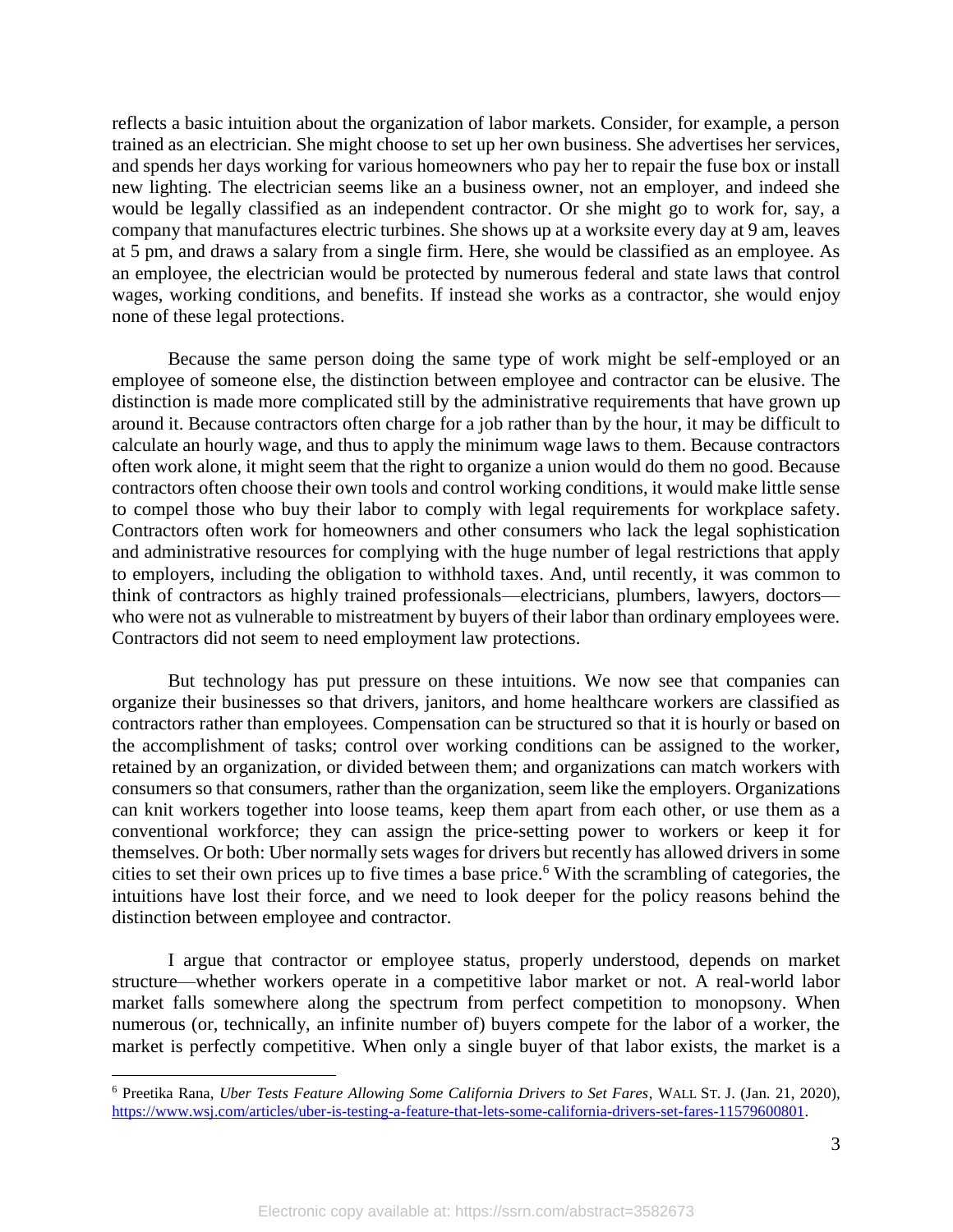monopsony. When the market is perfectly or relatively competitive, the existence of multiple alternative buyers ready to buy work from the worker offers the worker adequate protections from abuse. When the market leans toward monopsony, those alternative buyers do not exist in sufficient quantity to protect the worker. Legal intervention to protect the worker from abuse may be beneficial not only for the worker, but for overall economic health.<sup>7</sup>

Why do some workers work in competitive labor markets and others do not? The assignment of workers to different types of market is likely derived from the nature of the interaction between the worker, assets under the worker's control, and the labor buyer who benefits from the worker's manipulation of those assets. As a rough approximation, I distinguish between what I will call "discrete" and "relational" work. Work is discrete when its value is best exploited by a worker acting alone (in the sense of not being subject to the control of another), in most cases bringing to bear her labor on an asset or various assets that she owns. Work is relational when its value increases with the degree of coordination between the worker in question and other workers, including peers, subordinates, and superiors, all in relationship with assets that the worker uses but does not own.

Because relational workers invest in their firm, they earn higher wages than they could at alternative firms. This is what is meant by labor monopsony. Because such workers cannot earn comparable wages from competing employers, those workers lack a credible threat to quit if their wages stagnate and conditions worsen at the margin. Employment and labor law step in to offer these workers protection: they are effectively a form of price (wage) and conditions regulation that counters the downward pressure of monopsony. By contrast, discrete workers are not subject to labor monopsony. If one buyer of their work refuses to pay them their market price, those workers can exit and find another buyer who will. Employment and labor law will either not help these workers or will help them only by enabling them to extract rents from others—as I will explain in due course. Thus, classification law performs the important task of segregating workers into the class that should receive the protection of employment and labor law, and those who should not. The first group are classified as employees and the second group are classified as contractors.

The legal tests for distinguishing employees and contractors are famously ambiguous. They involve many factors that often point in different directions and that firms can manipulate. The main problem is not the factors themselves but the failure of courts and regulators to understand how those factors relate to the goal of labor market regulation. The discrete/relational distinction provides guidance for identifying workers as contractors (discrete) or employees (relational).

Consider, for example, the controversy over Uber's treatment of its drivers. Uber claims that the drivers are contractors and that Uber merely matches them with customers, like a dating service.<sup>8</sup> Many drivers argue that they are employees, and thus should be protected by minimum

<sup>7</sup> From within the economic framework taken by this paper. Many employment laws can be defended for advancing public values and changing attitudes in positive ways; I take no position on these claims. However, these public values do not justify the employee/contractor distinction in the law. If the law seeks to eliminate invidious discrimination, it should not apply different standards to people who buy labor from employees and people who buy labor from contractors.

<sup>8</sup> Aarian Marshall, *Why Uber* Still *Thinks It Can Still Call Its Drivers Contractors*, WIRED (Sept. 12, 2019), https://www.wired.com/story/why-uber-still-call-drivers-contractors/.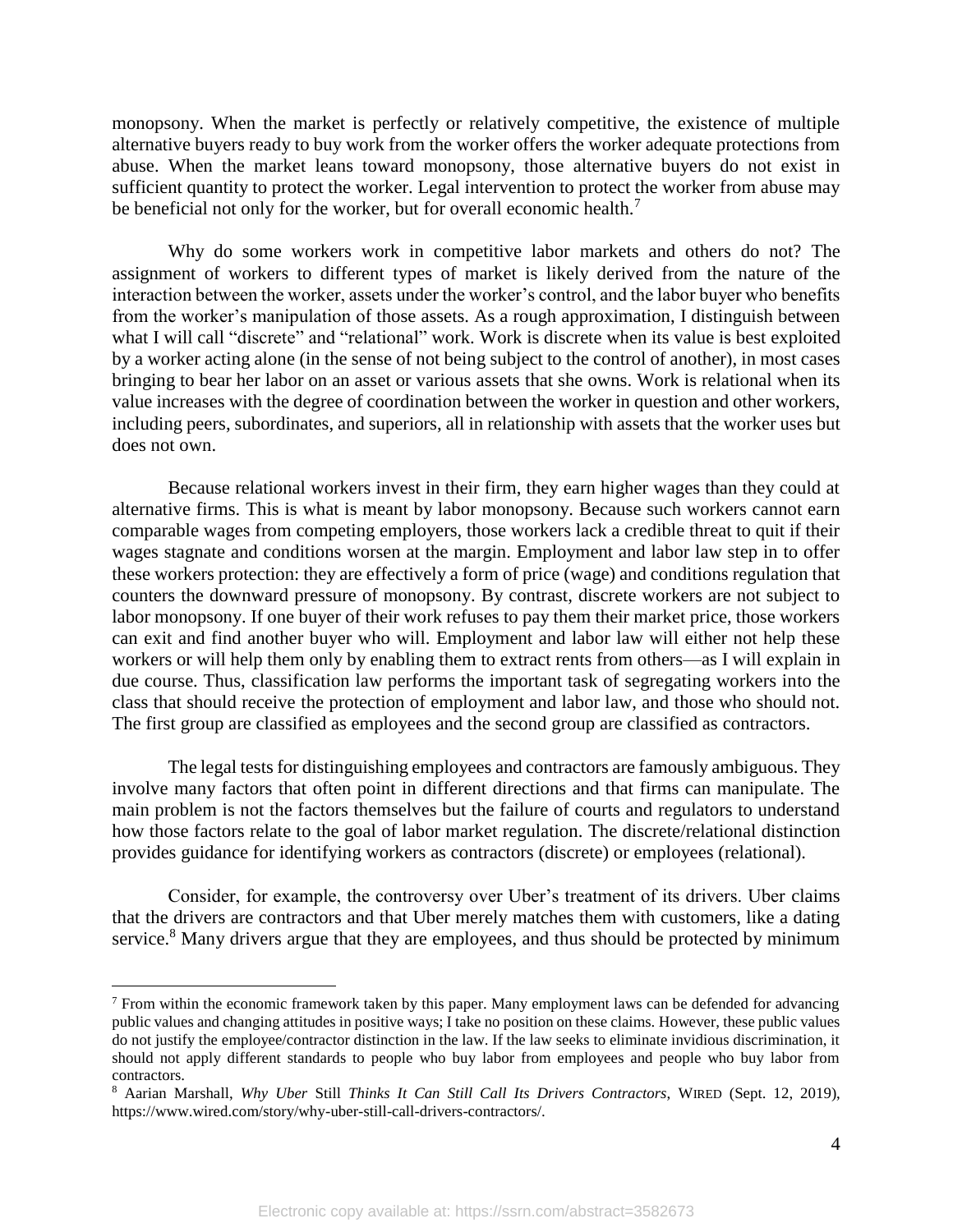wage and related law, and should be allowed to organize a union.<sup>9</sup> Litigation and commentary have focused on whether drivers "control" their worksite, and gallons of ink have been spilled on an essentially unanswerable question. I argue that the answer depends on whether Uber enjoys a monopsony over drivers because they engage in relational work for it. I will discuss this issue in Part III.B.

An enormous academic literature has developed in the wake of the controversies over Uber and other gig-economy companies. Most commentators argue that these companies have sought to avoid employment law protections, and advocate an expanded definition of employment so as to sweep in gig-economy workers, or a third category such as the "dependent contractor" who would be entitled to certain protections.<sup>10</sup> However, no one has provided a satisfactory theoretical argument for the distinction. By rooting employment law protections in the problem of monopsony, I can offer a test that is (by the standards of law) clear and stable.<sup>11</sup>

Thus my thesis. In the absence of law other than basic contract and property law, (1) some workers will end up in competitive labor markets and others will end up in monopsonized labor markets, based on the type of work they do (discrete or relational). (2) The workers in competitive labor markets should not be protected by employment and labor law; the workers in monopsonized labor markets should be. (3) Firms that misclassify employees as contractors cause social harm by evading restrictions on labor monopsony power. Their behavior should be seen as arbitrage, a way to evade laws that have been developed to reduce the harms from monopsonistic labor market competition.<sup>12</sup> (4) The classification test should be based either on whether workers are relational or not, or, more broadly, the extent to which they are subject to labor monopsony. I will discuss this choice in Part II. To be clear, my contribution is not the insight that employment and labor law may counter labor monopsony. This idea has a long history. The purpose of this Article is to bring to bear the literature on labor monopsony on the misclassification debate, and in particular, to criticize and reform the classification test.

My argument can be contrasted with the dominant view about the misclassification controversy in the law review literature. That view sees employment and labor law mainly as devices for protecting low-income workers, and argues that these protections should be extended to contractors who are similarly vulnerable. Some commentators thus argue that the labor exemption in antitrust law—which allows employees to organize—should be extended to

<sup>9</sup> David Ingram & Diana Dasrath, *More Drivers Sue Uber, Saying They're Employees, Not Contractors*, NBC NEWS (Dec. 18, 2019), https://www.nbcnews.com/tech/tech-news/more-drivers-sue-uber-saying-they-re-employees-notcontractors-n1103936.

<sup>10</sup> *See, e.g.*, Pearce & Silva, *supra* not[e 4;](#page-2-0) Nadler, *supra* note [5;](#page-2-1) Harris & Krueger, *supra* not[e 4.](#page-2-0) *See also* sources cited in notes [3–](#page-1-0)[5,](#page-2-1) *supra.* 

<sup>&</sup>lt;sup>11</sup> Two earlier law review papers draw on the theory of the firm, as I do (see *infra*), but offer different tests and do not derive the distinction between contractor and employee from the problem of labor market monopsony. *See* Matthew T. Bodie, *Participating as a Theory of Employment*, 89 NOTRE DAME L. REV. 661, 665–66 (2013) (arguing that an employee is a worker who "participates" in a firm); Richard R. Carlson, *Employment by Design: Employees Independent Contractors and the Theory of the Firm*, 71 ARK. L. REV. 127, 130 (2018) (proposing a test that drawn on employer's economic motives for hiring rather than buying labor).

 $12$  As I will discuss later, it is not clear that these laws, or all of them, are actually effective; but that is an empirical question that I put to one side.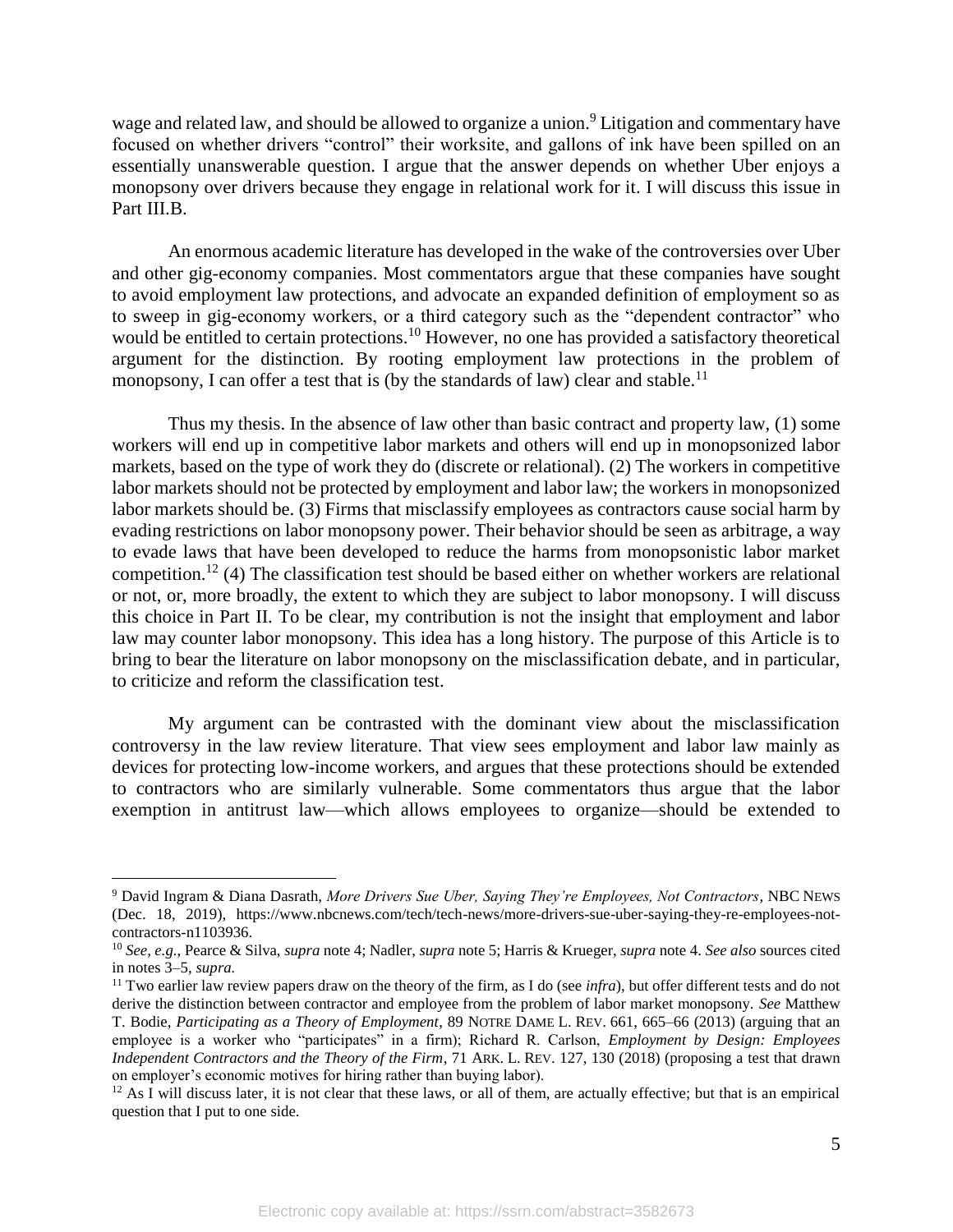contractors.<sup>13</sup> I argue that employment and labor law are not oriented toward wealth distribution but toward efficiency—by countering labor monopsony. These laws thus should not apply to competitive labor markets, and the purpose of classification law is to prevent them from doing so.

# I. Discrete and Relational Work

# A. Employee and Contractor

 $\overline{a}$ 

At least as far back as Ronald Coase's paper on the "Nature of the Firm," published in 1937, economists have identified the distinguishing feature of employment as the employer's control over the worker.<sup>14</sup> An employee is "in" the firm because the managers of the firm can issue orders to her and expect her obedience. A contractor is "outside" the firm because the managers of the firm can elicit cooperation only through a negotiated bargain. The idea of control has also been central to the common-law definition of employment (or master-servant) relationships for centuries.<sup>15</sup> But the nature of control has turned out to be elusive. Criticizing Coase's reliance on control for the definition of the employment relationship, economists Armen Alchian and Harold Demsetz pointed out that a customer exerts control over a contractor as well.<sup>16</sup> For example, if a grocer refuses to do what a customer wants—stock a certain product, for example—the customer may stop patronizing the business. The fear of losing customers puts the grocer under customers' control—just as the stock clerk's fear of being fired causes her to obey the grocery store owner's order to fill the shelves with one product rather than another.

<span id="page-6-0"></span>A moment's reflection, however, reveals the problem with this argument. Suppose a customer tells a grocer to move the candy bars to a shelf where children will not see it, or to sweep the floor because it is too dirty, or to change the window display. Even at risk of losing the customer, the grocer is likely to tell him to get lost. By contrast, a grocer could certainly tell her stock clerks to do any of these things. While the stock clerks could refuse and quit, most likely they would obey the grocer's directions. The control that an employer exerts over an employee is different from the kind of control that a customer exerts over a contractor.

A line of literature has made progress with the notion of control, rooting it in the idea that contracts—including employment contracts—can never fully specify the optimal actions of the parties, and so unavoidably allocate discretion among them.<sup>17</sup> As a rough approximation, contracts

<sup>13</sup> *See* Marina Lao, *Workers in the "Gig" Economy: The Case for Extending the Antitrust Labor Exemption*, 51 U.C.D. L. REV. 1543, 1543, 1547 (2018) (arguing that the gig economy's hybrid work relationships and the underlying purpose of the labor exemption suggests that extension to non-employees would be appropriate).

<sup>14</sup> Ronald H. Coase, *The Nature of the Firm*, 4 ECONOMICA 386, 403–04 (1937).

<sup>15</sup> *See* Scott E. Masten, *Legal Basis for the Firm*, 4 J. LAW, ECON. & ORG. 181 (1988).

<sup>16</sup> Armen A. Alchian & Harold Demsetz, *Production, Information Costs, and Economic Organization*, 62 AMER. ECON. REV. 777, 778 (1972),.

<sup>&</sup>lt;sup>17</sup> The starting point for this literature is a series of articles by Sanford Grossman, Oliver Hart, and John Moore (GHM), who pointed out that because contracts are necessarily incomplete (in the sense of being unable to specify all the optimal actions for both parties), it is important for the parties to specify which party will have discretion within the scope of incompleteness. The parties can assign discretion by allocating property rights: the party with a relevant property right has discretion over the use of that property—"residual" discretion or control in the sense that the discretion is limited by any specified contractual terms. The parties should then assign that discretion (via the assignment of property rights) to whichever party is more likely to use discretion in the joint interest of both parties and that is roughly the party whose incentive to invest in the joint project is more sensitive to the return on that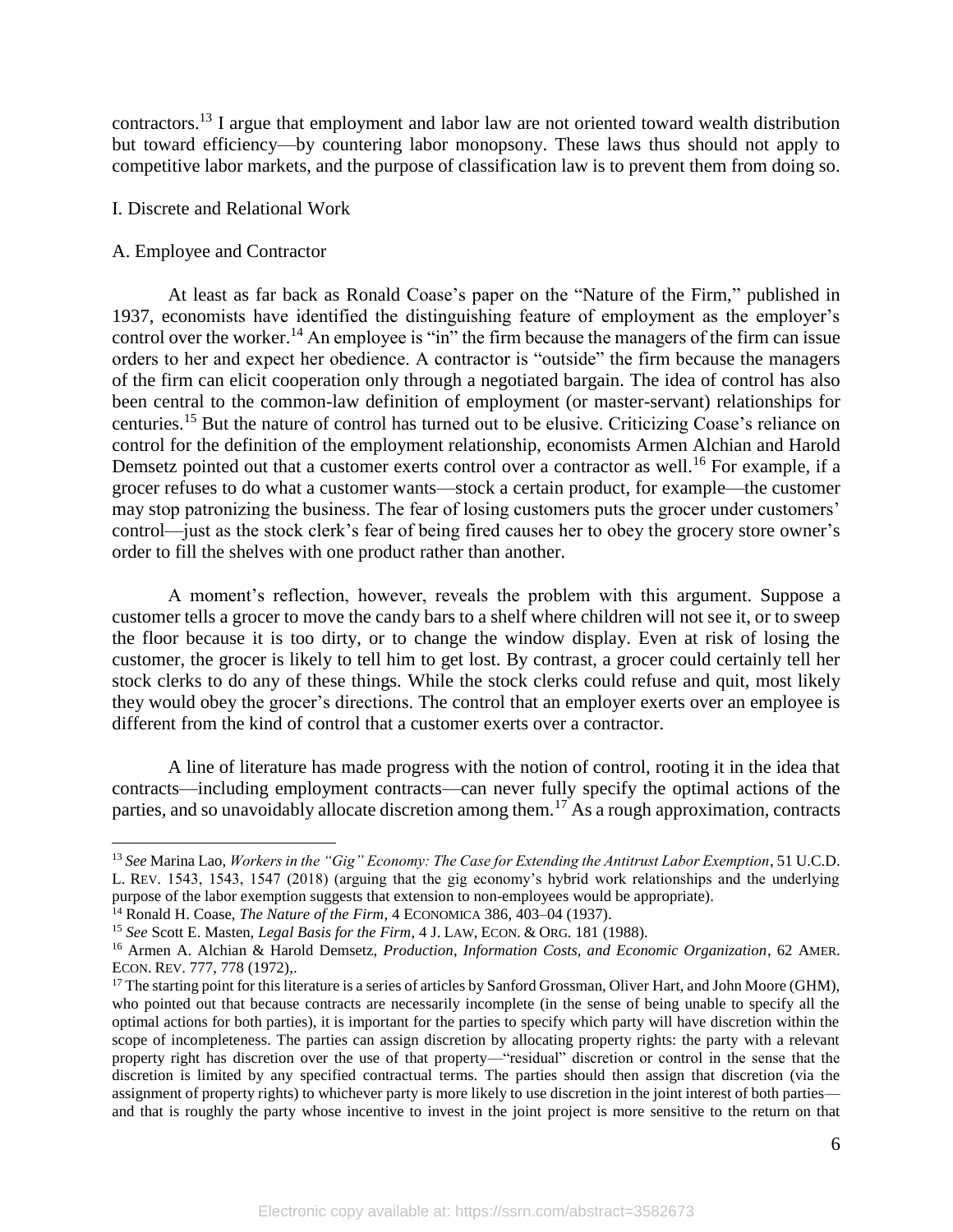between labor buyers and workers that allocate key aspects of discretion to the labor buyers create employment relationships, while those that allocate those aspects of discretion to the workers create contract relationships. In the balance of this section and the next, I draw on this literature. Then I will turn to its implications for the misclassification test.

To understand what "control" means in the employment context, consider a simple example. A person we will call the Rider needs a car and driver in order to get around town. The Rider may choose between two arrangements. Under the first, the Rider owns a car and contracts with a person, the Driver, to chauffer her for a period of time. Under the second, the Rider does not own the car; the Driver does. The Rider and the Driver enter a contract under which the Driver agrees to drive the Rider around for a period of time.

The two contracts look nearly identical, and it is easy to imagine that in practice the "output"—the routes used by the Driver, the amenities of the service, and so on—is identical under both contracts. If the Driver is capital-constrained, the Rider could lend him the money to buy the car, and now the two contracts seem even more similar. We can further imagine that the parties, in each case, enter into highly detailed contracts that specify numerous attributes of the relationship—when the Driver must show up every day, how far the Driver must drive, even the routes and any chitchat that will take place while the Driver and Rider share the car.

Yet there is an important difference. When the Rider owns the car, the Rider enjoys "residual control"—meaning control over how the car is used where the contract fails to specify the Driver's obligations. And when the Driver owns the car, the Driver enjoys residual control. As a concrete example, imagine that the parties enter into a 100-page contract that specifies nearly every aspect of the work relationship but omits, say, whether the Driver can talk on the phone with friends while driving the Rider. If the Driver does talk on the phone, and the Rider objects, the assignment of residual control matters. If the Driver owns the car, and the Rider tells him to stop talking to his friends, he can simply refuse because he is not prohibited from doing so under the contract. If the Rider fires him, she breaches the contract. She could offer to pay him more to stop talking to his friends, and he may agree, but this additional bargain is costly to negotiate, and the Driver has the bargaining power. If the Rider does not have good alternative people to hire as the Driver (and is reluctant to approach a stranger who has not acquired what we will call relationshipspecific knowledge), the Driver can "hold up" the Rider for a high additional price.

investment. The difference between an employee and a contractor is that the employee does not own the asset in which she applies her labor—that asset is owned by the employer—while a contractor does own the asset. The contractor has greater bargaining power vis-à-vis the firm; and the stronger incentive to maintain the asset but a weaker incentive to use the asset to benefit the firm. *See generally* Sanford J. Grossman & Oliver D. Hart, *The Costs and Benefits of Ownership: A Theory of Vertical and Lateral Integration*, 94 J. POLIT. ECON. 691 (1986); Oliver Hart & John Moore, *Property Rights and the Nature of the Firm*, 98 J. POLIT. ECON. 1119 (1990); Philippe Aghion and Richard Holden provide a lucid discussion. *See* Philippe Aghion & Richard Holden, *Incomplete Contracts and the Theory of the Firm: What Have We Learned over the Past 25 Years?*, 25 J. ECON. PERSPECTIVES 181 (2011). Other authors further developed the special role of the employee. *See, e.g.*, Bengt Holmstrom & John Roberts, *The Boundaries of the Firm Revisited*, 12 J. ECON. PERSPECTIVES 73 (1998); George P. Baker & Thomas N. Hubbard, Make Versus Buy in Trucking: Asset Ownership, Job Design, and Information, 93 AMER. ECON. REV. 551 (2003); Eric Van den Steen, *On the Origin of Shared Beliefs (and Corporate Culture)*, 41 RAND J. ECON. 617 (2010); Wouter Dessein, *Incomplete Contracts and Firm Boundaries*, 30 J. L., ECON., & Org. i13 (2014). For an early piece that anticipated some of these arguments, *see* Alchian & Demsetz, *supra* note [16,](#page-6-0) at 778, who argue that firms need control over employees because of the difficulty of controlling team production by contract.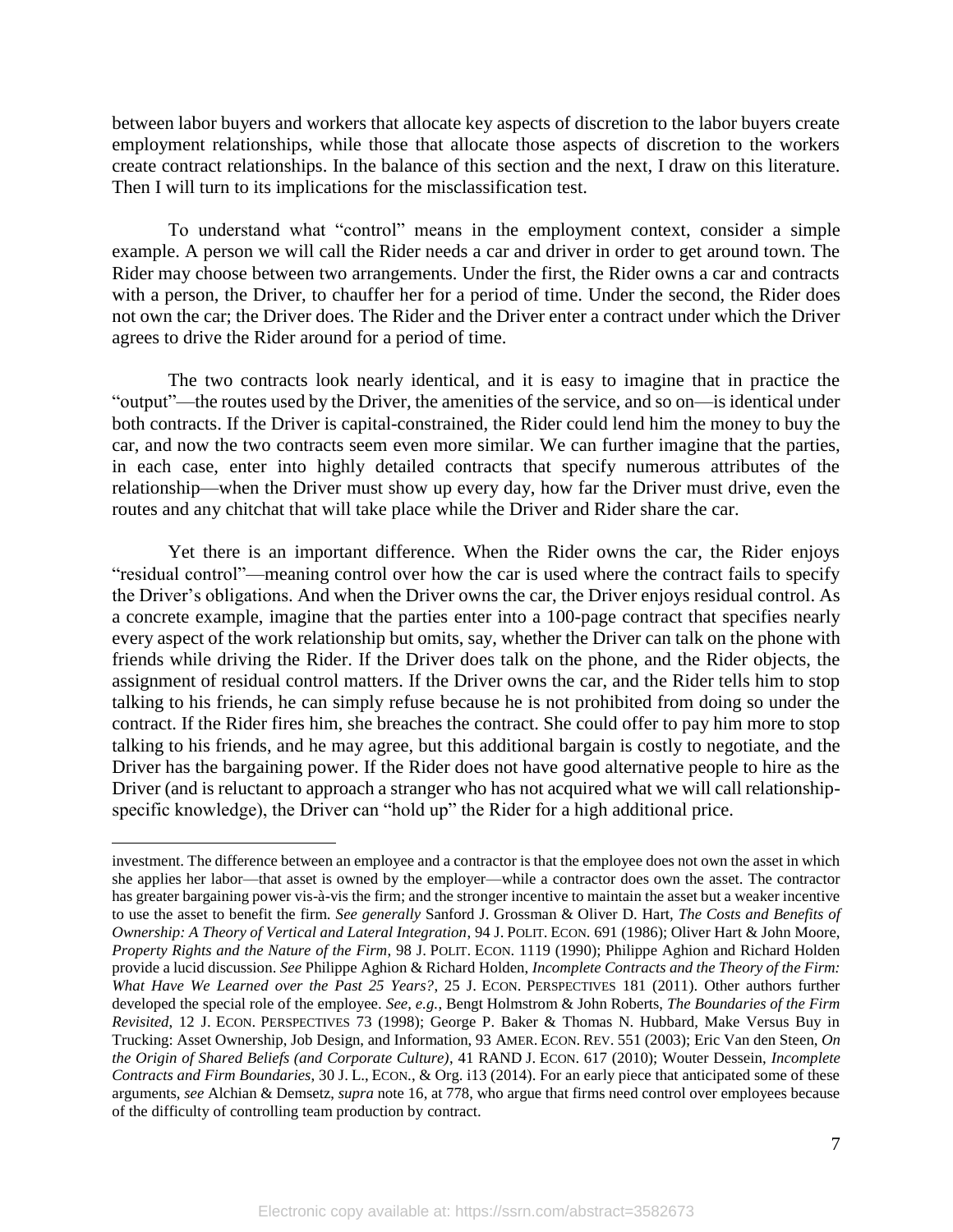If the Rider owns the car, and tells the driver to stop talking to his friends, the Driver is required to obey. He does not have residual control over the car, and cannot use it in ways prohibited by the owner. The Rider can order the Driver to stop the car and leave. Of course, the Driver could quit. But now the Rider has the bargaining power. The Driver might prefer to work, and might be willing to accept a reduction in wages in return for the right to speak, but now he has to pay the Rider for this right. If the Driver has made a relationship-specific investment preferring to drive *this* Rider rather than other people because he has learned her needs and doesn't want to have to learn the needs and idiosyncrasies of a new boss—he will need to make concessions.

The parties will assign the property interest (that is, car ownership) to the party whose use of residual control is more likely to maximize the surplus of their interaction. Consider first the Driver. If the Driver owns the car, then he will be given strong incentives to maintain the car. He will drive it carefully, take it to the garage frequently, and so on. He will anticipate that in the future the relationship may end, and he will want the car in good working order as he searches for new customers. We will call this behavior "worker care."

The problem with maximizing worker care is that the worker may have correspondingly weak incentives to follow the Rider's orders. The Rider might order the Driver to take the fastest route, and the Driver might prefer not to because the fastest route is a potholed road that is hard on the car. The Driver might therefore choose another route. The Rider might be willing to tolerate a less-than-perfectly-maintained car in return for greater obedience. We call the Rider's concern "worker coordination"—by which we mean, the value of coordination between the worker's action and assets owned by, or other workers managed by, the labor buyer, here the Rider. To ensure worker coordination, the Rider requires "managerial direction" (or "managerial discretion," to emphasize the freedom to direct the Driver); specification of optimal Driver behavior by contract is impossible.

Thus, when the parties negotiate the contract, they will trade off these two values. Car maintenance may not be a serious issue because maintenance can be specified by contract, or because the car is well constructed and poor maintenance will not significantly reduce its value. In that case, the parties will assign the car to the Rider. Otherwise, the parties will assign the car to the Driver. In this economic sense, the Driver is an employee in the first case, and a contractor in the second.

A useful real-world example comes from a paper by economists George Baker and Thomas Hubbard, which examines the shift from the owner-operator model of trucking to the company driver model.<sup>18</sup> Owner-operators are independent contractors; they own their trucks and contract with shippers. Company drivers are employees; they work for a single, usually very large, shipper. For truckers, "worker care" is the same as in our example of the Driver-Rider relationship: "Wear and tear on the truck is minimized when drivers drive at a steady and moderate speed, but drivers may prefer to drive fast and then take long breaks because it allows them to rest longer, visit

<sup>18</sup> George P. Baker & Thomas N. Hubbard, *Contractibility and Asset Ownership: On-Board Computers and Governance in U.S. Trucking*, 1443 QUARTERLY J. ECON. 1443, 1443 (2004).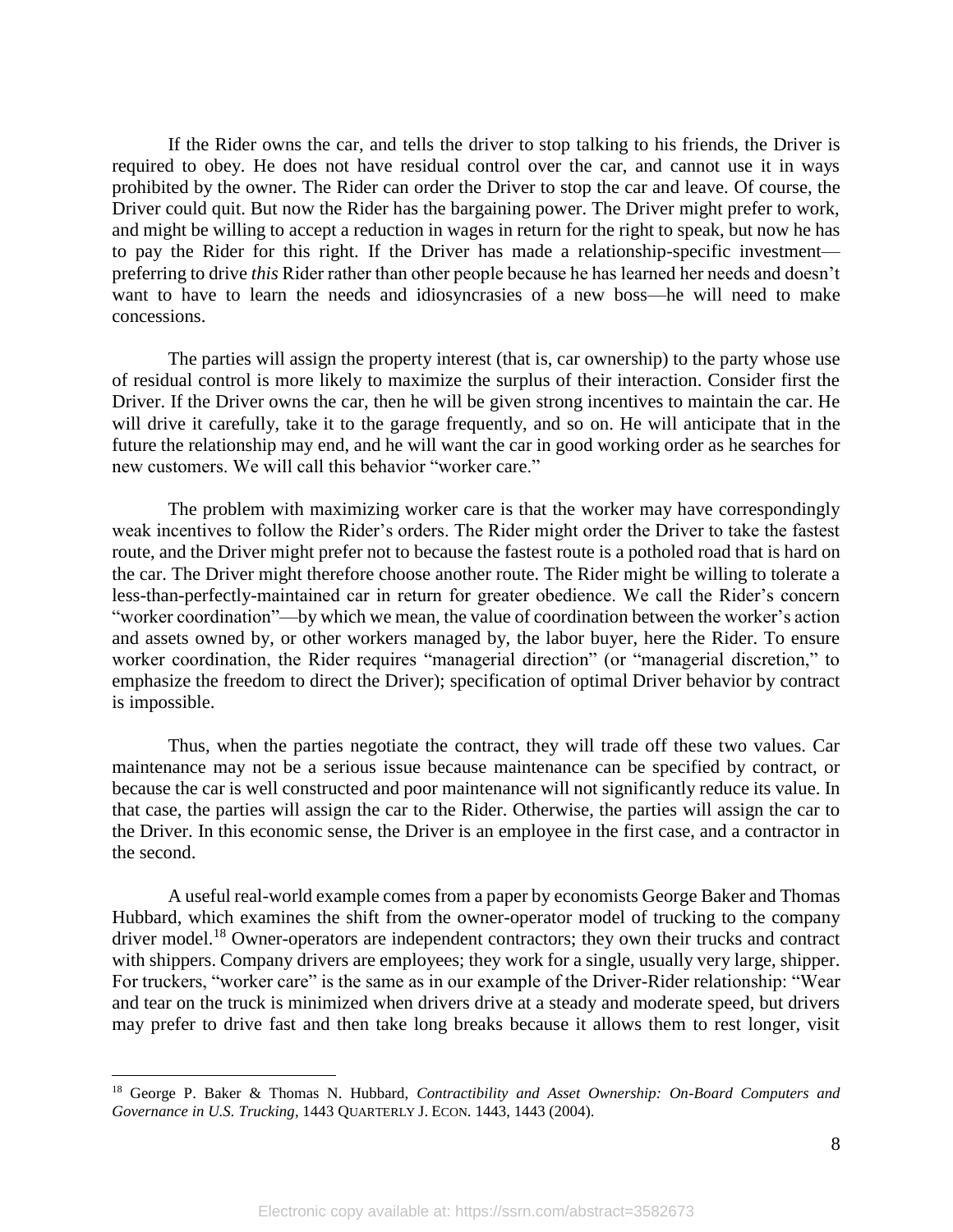friends, etc., and still arrive on time."<sup>19</sup> Worker coordination is also important because "hauls vary in their desirability to drivers in ways that are not captured in agreements with carriers. Those that take drivers into congested or dangerous areas are less desirable," as do those that take drivers to remote areas where there are no desirable "backhauls," that is, return trips with a new load of cargo.<sup>20</sup> The problem faced by the shipper and the trucker is how to optimize care (minimizing wear and tear) while ensuring that the best routes are taken.

When drivers operate as contractors, they have strong worker care incentives: they drive their truck carefully because they own it. But they are reluctant to take less desirable routes, and thus dispatchers—who coordinate routes—must negotiate with them case by case, which is disruptive. When drivers operate as company drivers, they have weak worker care incentives: the company bears the maintenance cost. But the company can simply order drivers to take the route that is optimal for the company. Here, we see the basic tradeoff in action. Baker and Hubbard hypothesize that longer hauls create greater problems for worker effort because there are more opportunities for the driver to engage in the suboptimal speed-and-rest strategy, while the backhaul negotiation problem seems the same for long haul and short haul drivers. The hypothesis finds support in evidence showing that long-haul drivers are more likely to be owner-operators than short-haul drivers are. The authors also examine the effect of the introduction of on-board computers, which monitor driver performance, and thus reduce the worker's ability to shirk on worker care. The evidence indicates, as one would expect, that the introduction of this monitoring technology substantially reduced the share of owner-operated (contractor) trucks.<sup>21</sup>

To sum up, a labor buyer and a worker maximize their joint surplus by assigning the relevant property right to the worker when care is more important than other actions that require management direction and coordination, and otherwise to the labor buyer. In the first case, the worker is called a contractor; in the second case, the worker is called an employee. These factors in turn depend on how completely the parties can specify by contract the relevant actions of the worker. Where the worker can be given optimal or very good incentives to engage in care through contractual specification or technology, the labor buyer will employ the worker. Where the worker can be given optimal or very good incentives to engage in coordination with the assets and other worker through contractual specification or technology, the labor buyer will treat the worker as a contractor.

# B. Relational Work and Discrete Work

A major difference between an employee (who interacts with assets owned by the firm as well as the firm's other workers) and a contractor (who interacts with assets owned by the contractor) is that the employee makes a relationship-specific investment in the "firm," which is to say in the assets owned by the firm and the other employees of the firm. The contractor does not make a relationship-specific investment, or much more limited investment. This difference is related to two concepts we discussed earlier: contract specificity and worker coordination.

<sup>19</sup> *Id.* at 1446.

<sup>20</sup> *Id.* at 1447.

<sup>21</sup> *Id.* at 1476.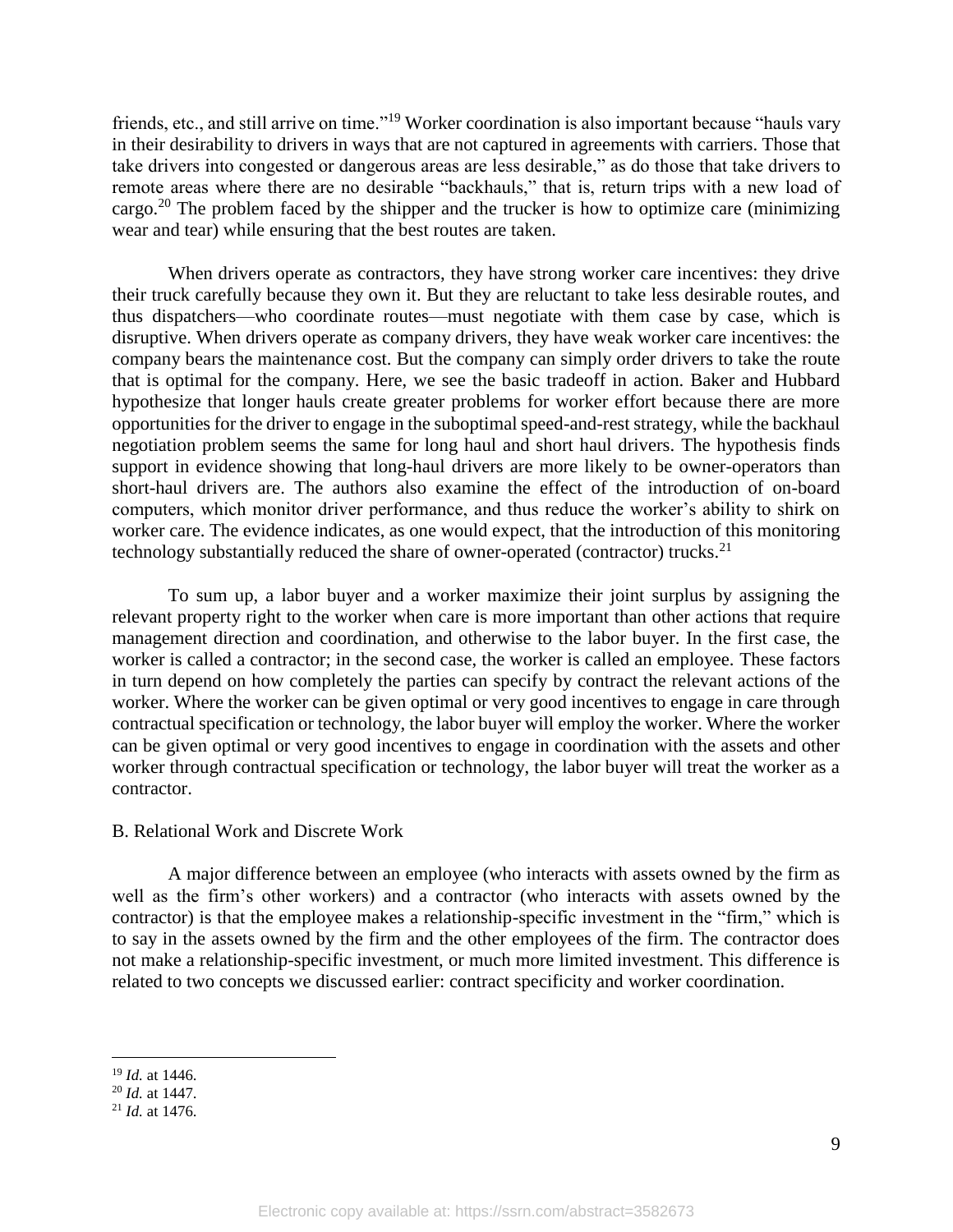When a contract can be specified in a relatively substantial sense, the underlying reason is that the task in question is standardized—routine, predictable, the same in different contexts. For example, when a homeowner hires a locksmith to fix a lock, the task is fully specified by the customer (though usually on the basis of a custom that the contract references rather than through detailed contractual specification). The locksmith performs the same task from place to place and does not need to learn anything about the individual interests or needs of different homeowners. Many tasks cannot be specified, however. An elderly homeowner who hires a personal companion to keep her company, maintain her records, deal with outsiders, and so on, will expect the companion to invest a great deal of time and effort in learning the homeowner's needs, interests, and ways of doing things. As a result, the companion's work is "relational," in the sense that abilities that the companion obtains over time as a result of frequent interaction with the homeowner are not easily transferable to other contexts—so if the companion quits and goes to work for someone else, she will start again from the beginning with a new employer.

Thus, I distinguish between "discrete work" like the locksmith's and "relational work" like the companion's. The homeowner's concern is "worker coordination," the need to ensure that the companion will do just what the homeowner requires. The homeowner does not need, or needs less, worker coordination with respect to the locksmith, who relies on his own, transferable training and experience when he fixes the lock. The locksmith is a contractor; the companion is an employee.

The nature of work—relational or discrete—does not necessarily depend on the profession. A locksmith might be a contractor or employee in different contexts. Let us consider a more complex example involving two lawyers. Andrew is a solo practitioner who drafts wills for clients. He operates out of an office that he rents from a commercial landlord. Most of Andrew's clients see him only once or a small number of times over their lives. He has drafted wills for thousands of people. It takes him only an hour or so to draft a will in most cases.

Beth is a tax attorney who works full time in the family office of a noted tycoon. She works 9 to 5 in a suite of offices with several other workers—accountants, investment advisors, and other lawyers. She works closely with this team and consults frequently with the tycoon and various family members. She does not work outside the office; and, like most other workers in this office, she has worked there for many years and is vague about when or even whether she might leave for a different job.

While Andrew and Beth may have attended the same law school and received the same legal training, their skills are by now quite different. Andrew's body of knowledge—a deep understanding of testamentary law and related areas of law—allows him to offer identical services to numerous different people. His skill (or human capital) is general.<sup>22</sup> Moreover, while his clients all have different financial resources and needs, along the relative dimension for which they hire Andrew—the disposition of their assets at death—the services that Andrew offers are very similar, one might even say commodified. We can thus think of Andrew's work as *discrete* in the following sense: the value of the service he offers is independent of his relationship with the client—whether he has known the client for a long time, for example. Andrew's work is discrete in another sense: its value to the client is independent of Andrew's relationship with other workers. He works alone.

<sup>22</sup> *See* Gary S. Becker, HUMAN CAPITAL (3d. ed. 1993).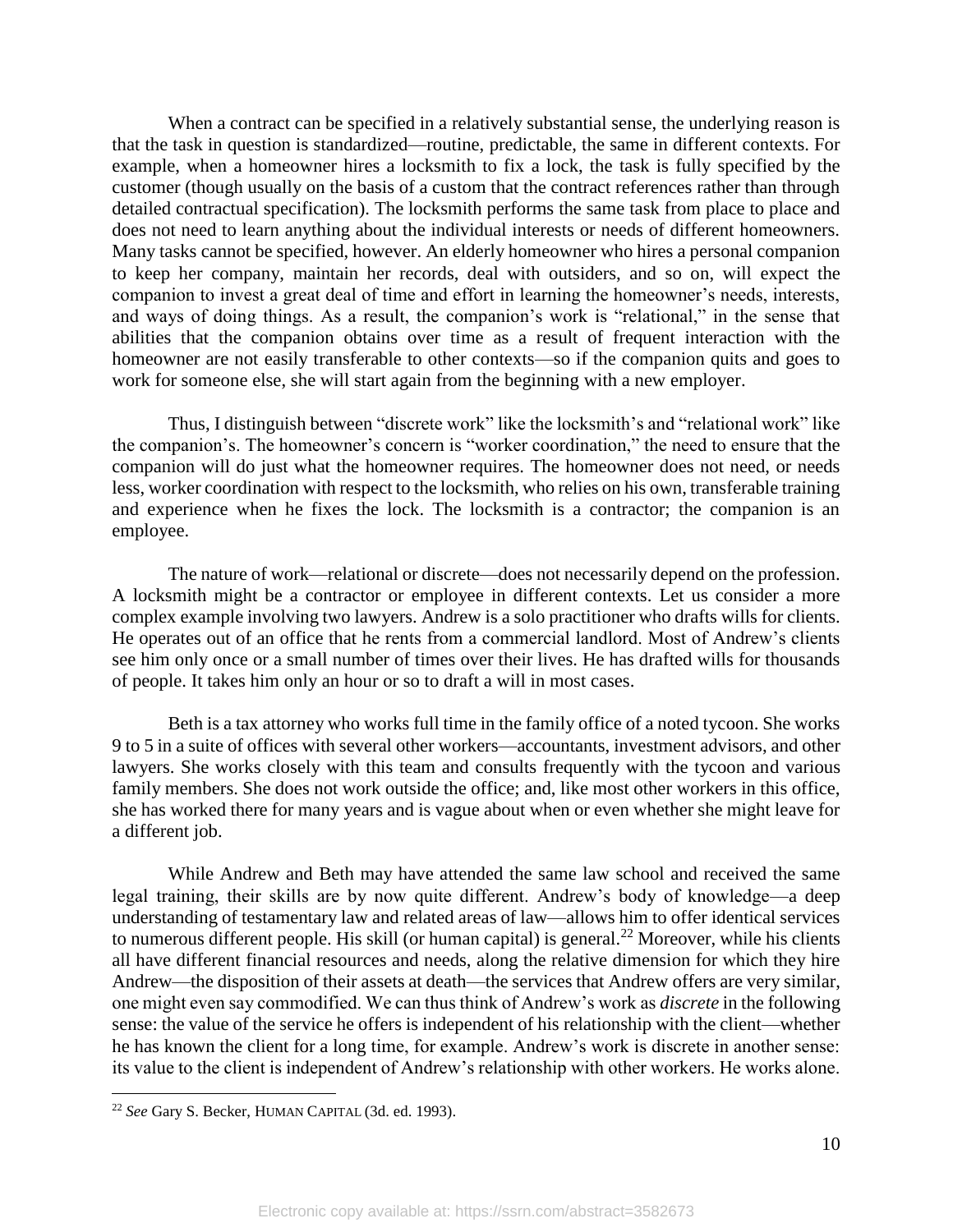The nature of Andrew's skills—his knowledge of testamentary law, plus his ability to listen to and understand his clients—enables him to offer discrete services to a range of clients.

Beth, like Andrew, possesses a body of knowledge that she brings to bear as she provides services for her client, the tycoon. When she first goes to work for the family office, she brings the same type of discrete skill to the operations of the office as someone like Andrew would. But after working for a few years for the client, the nature of the skill has changed significantly. The hiring launches a relationship, and it is in the context of this relationship that most of Beth's value is generated. Over time, she develops an increasingly deep understanding of the client's resources, needs, and idiosyncrasies. She also develops an understanding of the other workers—how they work together, what they need from her, the appropriate way to behave in the office, and so on. Unlike Andrew, Beth engages in primarily relational work in the following sense: the value of the service she offers is dependent on her relationship with the client and with her coworkers (and, specific assets owned by the employer, for example, office equipment or, more plausibly, bespoke software and records). As a rough approximation, the longer and deeper the relationship, the greater the value that Beth confers on the family office. Beth's major skills are thus relationshipspecific. Aside from her knowledge of the law, the skills she develops at the family office including her skills in working with others—generate value.

We can now return to the concepts of contract specificity and managerial direction. Because Andrew's work produces a relatively standard product, the customers do not need control, that is managerial direction, over how Andrew does his work. The customer merely supplies some information in advance that Andrew uses to conform the product at the margin to the customer's needs. In contrast, because Beth's product is constantly changing in response to changing conditions, and the idiosyncratic needs of the firm she works for, someone—the manager, or the person who coordinates the joint production of all the workers in the family office—is given managerial direction over Beth's work.

The distinction between discrete and relational work is an old one. In the middle ages, craft workers typically proceeded through two stages—a relational and a discrete stage.<sup>23</sup> The relational stage was the apprenticeship, during which the worker worked for a single master, and became steadily more value to the master as he gained experience both at the craft and at serving the master's interests. Once the apprenticeship was over, the worker could sell his services, now discrete work, to the market, by forging swords, cobbling shoes, and building walls—directly for customers. During the industrial revolution, some workers worked in teams at factories, while others did piecework at home. The factory workers did relational work—and would be regarded as employees today. The pieceworkers did discrete work, often at home, and resembled contractors. There have been cases in which a single worksite housed workers who worked in teams and workers who worked independently on components; the latter group of workers thought of themselves as craftsmen with higher status than the first group of workers, who resembled today's employees.<sup>24</sup> In the pre-internet age of the twentieth century, relational work continued in

<sup>23</sup> See Carlson, *supra* note [5](#page-2-1) at 146-47.

<sup>24</sup> For a detailed illustration based on the Winchester Company, see John Buttrick, *The Inside Contract System*, 12 J. ECON. HIST. 205 (1952), and the very helpful discussion in Carlson, *supra* not[e 5](#page-2-1) at 148-59. Buttrick observes that the "employees," more than the contractors, were subject to monopsony (because the employees ended up working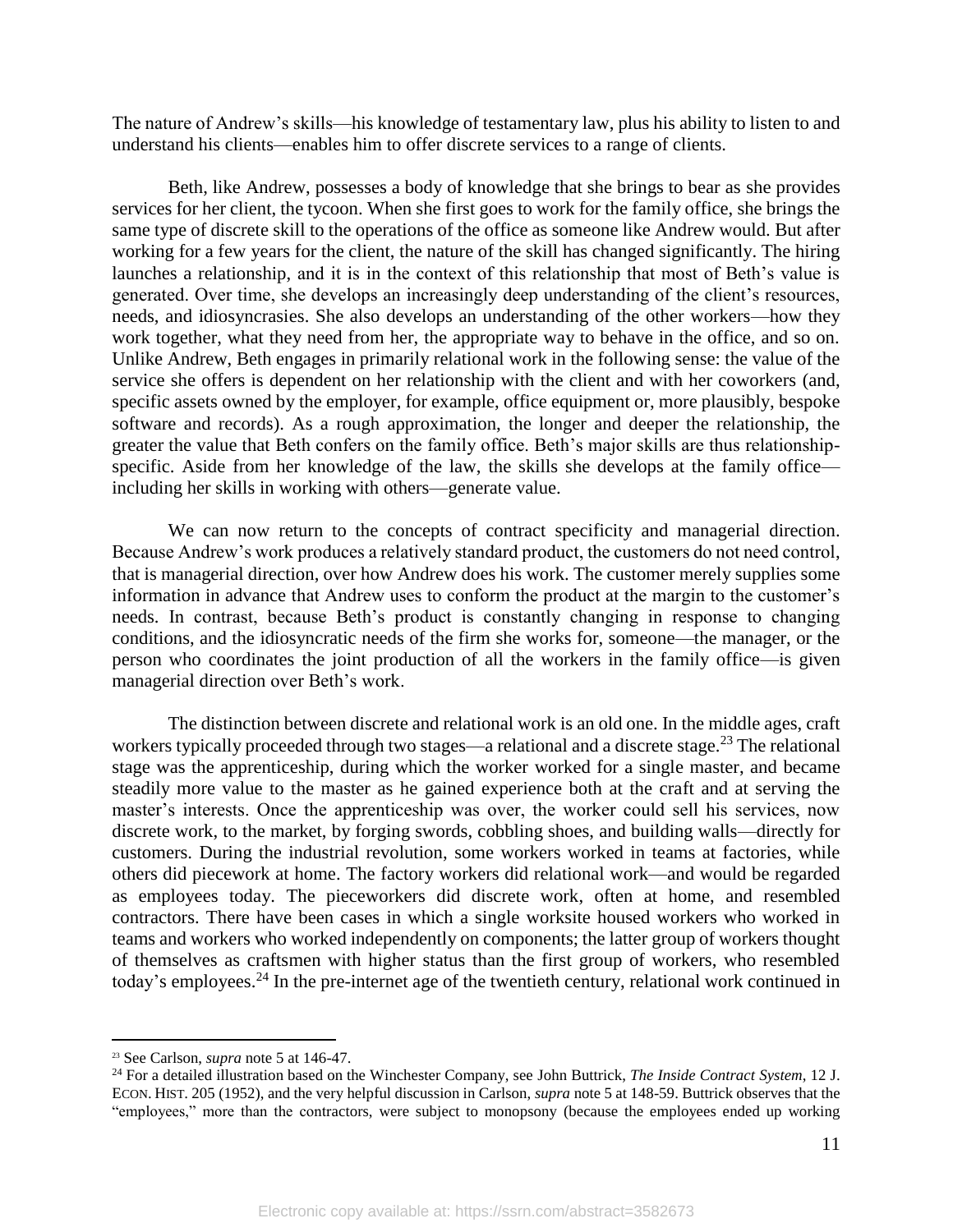factories and other workplaces, while discrete work was often conducted by skilled professionals—plumbers, doctors, artists, writers, lawyers. Thus, the notion that some work lends itself to relationships, and other work does not, is not a new one; it is a thread that runs through the history of labor relations.

# C. Market Structure

 $\overline{a}$ 

The distinction between relational and discrete work matter for policy because it roughly maps onto a distinction in market structure. Because the seller of discrete work maximizes the value of the work without entering into relationships with buyers, she can sell that work to many different buyers. The "cost of exit"—the cost to the worker if any specific labor buyer stops buying from her—is low because the worker can simply find another labor buyer. (Think of the locksmith who goes from household to household and will not be significantly harmed if one household stops using the locksmith's services.) The market for discrete work is thus (relatively) competitive. By contrast, the seller of relational work maximizes the value of that work by working for a single labor buyer and remaining with that buyer for an extended period of time. She must make a relationship-specific investment in assets owned by the labor buyer and in other people who work for the labor buyer. This means that the highest-value buyer of the worker's labor is the person or firm for whom the worker already works, and thus that the worker's cost of exit is high. The market is (relatively) monopsonistic.

In making this argument, I use the term "monopsony" in a specialized way familiar to labor economists but mostly unfamiliar to antitrust lawyers and industrial organization economists. In the antitrust world, monopsony means a single buyer (or, sometimes, a small number of buyers, where technically oligopsony prevails); in the context of labor, this means a single employer. Thus, a city like New York with dozens of law firms has a competitive labor market for lawyers because the firms compete among each other to hire the best lawyers, while a small town with, say, a single law firm and no other employers of lawyers has a monopsonized market. For labor economists, however, monopsony simply means that the employer can (and thus presumably does) pay the worker below that worker's marginal revenue product—roughly, the value that the worker generates for the employer—because the worker's outside options are limited—exit cost is high. The worker's outside options might be limited because few other employers exist (a traditional monopsony). But the worker's outside options might be limited for other reasons—for example, it takes a long time to find similar employers who are hiring (called "search costs") or nominally similar employers are actually quite different in ways that matter for employees, including the location of the worksite (which affects the commute), the workplace culture, and so on (called "job differentiation").<sup>25</sup> All of this derives from the relational nature of work.

For our purposes, the distinction is unimportant. By definition, a relational worker who works for an employer is subject to monopsony pressure. Because her services are worth more to the current employer than (in normal cases) to another employer, the current employer can pay her more than any outside employer. But by the same token the worker's outside options are limited. If she earns \$100,000 at the current employer, and outside employers will offer only \$50,000, then

exclusively for Winchester while the contractors sold their services to other companies as well), as does Carlson—my point here. But neither of them recognizes its centrality to the distinction between employer and contractor.

<sup>&</sup>lt;sup>25</sup> Alan Manning, MONOPSONY IN MOTION: IMPERFECT COMPETITION IN LABOR MARKETS (2003).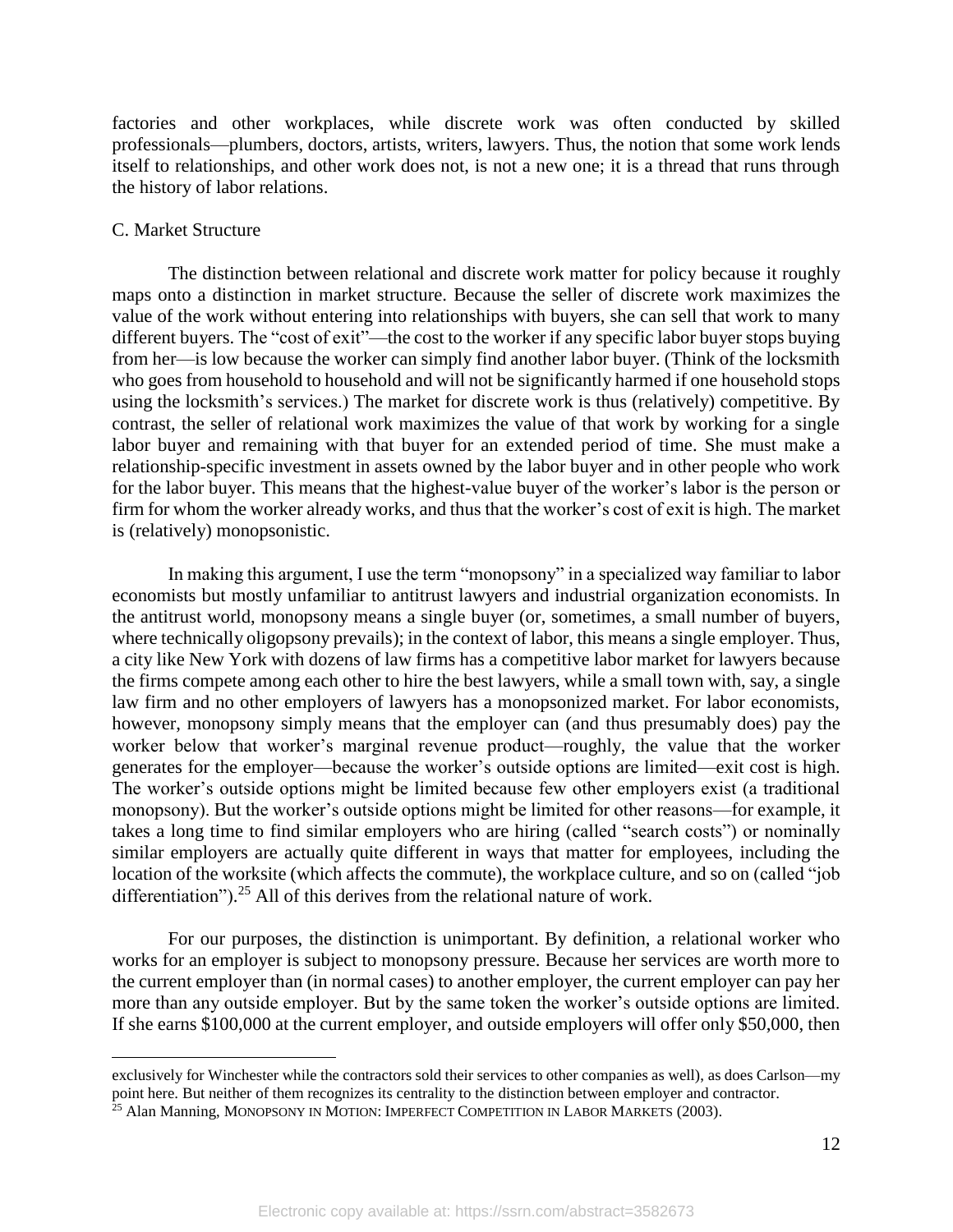she cannot make a credible threat to leave if the current employer stops giving her raises. The current employer has strong incentives to limit wage increases (or even to reduce wages) or to worsen working conditions (for example, by demanding more work after hours). As labor economists have observed, virtually all employers thus have monopsony power. The usual explanation they give is that search costs and job differentiation gives rise frictions, but the simpler way of putting this is that work for employers is relational. The buyer of discrete work, by contrast, has no such power.

A possible objection to this argument is that people who apply to become relational workers can protect themselves by demanding an employment contract that protects them from such ex post exploitation. When Beth applies for the position with the family office, she is effectively a discrete worker (with a commodified body of knowledge about tax law) who hopes to obtain relationship-specific skills and the higher compensation that comes with them. If she is rational and far-sighted, however, she knows that as she develops these skills, the family office will be able to use its market power over her to pay her less than her marginal revenue product. To protect herself, she could, in principle, demand that her compensation rise indefinitely as her marginal revenue product rises, and insist on a contract to that effect. If the family office breaches, she would be able to sue for damages.

This counterargument brings us back to the issue of contract specificity. The property rights literature on which I draw takes for granted the impossibility of such contracting; that is why residual control is so important. Because the parties cannot specify value-maximizing behavior in advance, they assign residual control to whichever party has the best incentives to use it to generate a surplus.<sup>26</sup> Empirically, such bargaining is rarely observed, most likely because the employer does not trust a court to determine the marginal revenue product of a particular employee, and requires flexibility to adjust wages and working conditions in response to external shocks. It may also be that few employees have the sophistication to demand such contracts—perhaps aside from a handful of highly experienced, highly skilled employees who can hire agents and lawyers to protect them. And if few job applicants are sophisticated and wealthy enough to bargain for wage protection, then employers do better by looking for those who lack sophistication. Thus, the competition for workers that takes place when a soon-to-be-relational worker is hired (say, recent law school graduates) does not translate into market protection for those workers years or decades later in their careers.

As a general proposition, discrete workers are protected by competition for their work; relational workers are not. By "protected," I mean merely that the workers are paid the efficient wage, their marginal revenue product—the wage necessary to maximize production, rather than a lower wage.

The argument is a generalization; exceptions exist. While relational work unavoidably generates monopsony, markets for discrete work are not always competitive. I will return to this issue in Part III.B, below. Moreover, monopsony power can result from other aspects of the employment relationship not captured by relationship-specific investment.<sup>27</sup>

<sup>26</sup> See supra.

<sup>27</sup> Acemoglu, e.g., employer's private information about workers.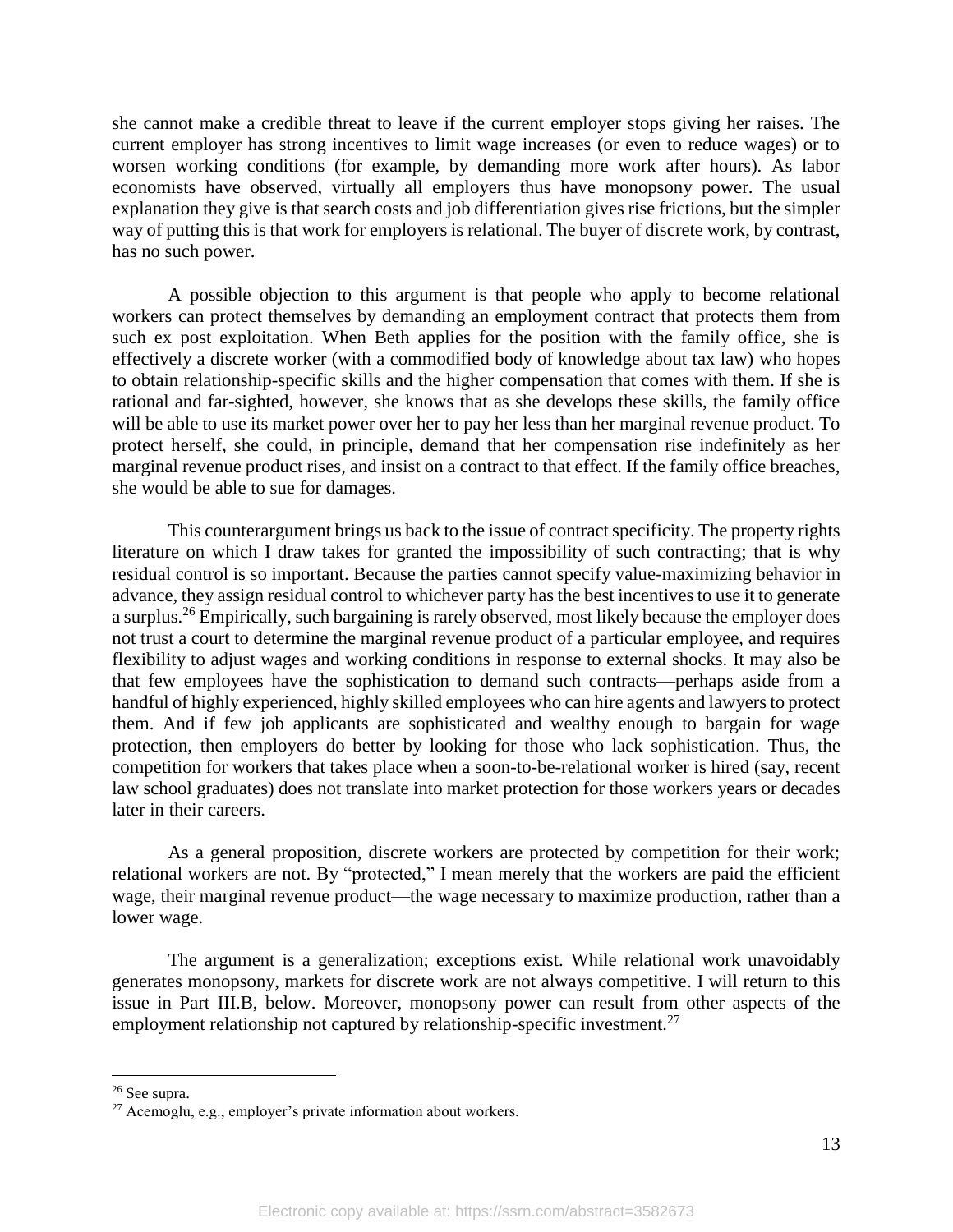# D. Policy Implications

<span id="page-14-0"></span> $\overline{a}$ 

I have argued that work can be divided into discrete and relational types, and that discrete work tends to yield competitive labor markets while relational work tends to yield monopsonized labor markets. Why does this matter? The answer is that the appropriate legal protections are different for workers in monopsonized labor markets and workers in competitive labor markets. Where markets are monopsonized, they fail: they produce inefficiently low output. Legal regulation is called for, and it takes the form of what is conventionally called "employment law" and "labor law." The label of the first body of law should come as no surprise given my claim that workers who faced monopsonized conditions are properly called "employees." Where markets are competitive, they do not fail. Legal regulation is not called for—at least not required for the purpose of correcting a market failure.<sup>28</sup> This is why there is no separate body of "contractor" law that confers protections on contractors. The table below summarizes the argument to this point.

| Legal<br>Label | Labor<br><b>Market</b> | Type of<br>Work | <b>Property</b><br>Right | <b>Investment</b>         | Important<br><b>Incentive</b> | Exit<br>Cost | <b>Regulation</b>              |
|----------------|------------------------|-----------------|--------------------------|---------------------------|-------------------------------|--------------|--------------------------------|
| Contractor     | Competitive            | Discrete        | Worker                   | General                   | Worker care                   | Low          | None                           |
| Employee       | Monopsonized           | Relational      | Labor<br>Buver           | Relationship-<br>specific | Worker<br>coordination        | High         | Employment<br>and Labor<br>Law |

This is why classification matters. When workers engage in discrete work in competitive labor markets, they should be classified as contractors because competition adequately protects them, while employment and labor law can do little good for them and possibly cause harm to them and society at large. When workers engage in relational work in uncompetitive labor markets, they should be classified as employees because both employment and labor law can help them, and in a socially beneficial way.<sup>29</sup>

By "employment law," I mean the range of federal and state protections for workers, including minimum wage laws (which will be my focus), maximum hours laws, laws that regulate workplace safety and other conditions of employment, antidiscrimination laws, and so on. By "labor law," I mean the National Labor Relations Act and its amendments, which give workers the right to organize unions and strike, along with the labor exemption in antitrust law, which protects workers who engage in such organization from the antitrust laws.

Employment law and labor law reflect different approaches to labor relations, and so I will discuss them separately. Among economists, employment law protections have always been a bit of a puzzle. In a perfectly competitive labor market, employment laws cannot benefit workers and will likely harm them.<sup>30</sup> Consider the minimum wage. If the labor market is competitive and the

<sup>&</sup>lt;sup>28</sup> If contractors require legal protection or other policy responses, the reasons lie elsewhere. For example, one might favor the extension of antidiscrimination norms in employment law to contractors because one believes that discrimination against contractors is morally reprehensible, or that such an extension will advance public values. These arguments lie outside of the narrow economic perspective that I take in this paper.

 $29$  As noted above, supra note  $\overline{\phantom{a}}$ , the relationship between worker and labor buyer may produce other sources of monopsony power, for example, from the buyer's private information about the worker's ability. In such cases, the relational work test will be underinclusive. It is possible that it should be expanded to address this problem.

<sup>30</sup> For a discussion, *see* Suresh Naidu & Eric A. Posner, *Labor Monopsony and the Limits of the Law* (Jan. 31, 2019), http://papers.ssrn.com/sol3/papers.cfm?abstract\_id=3365374. In the legal literature, Richard Epstein has used this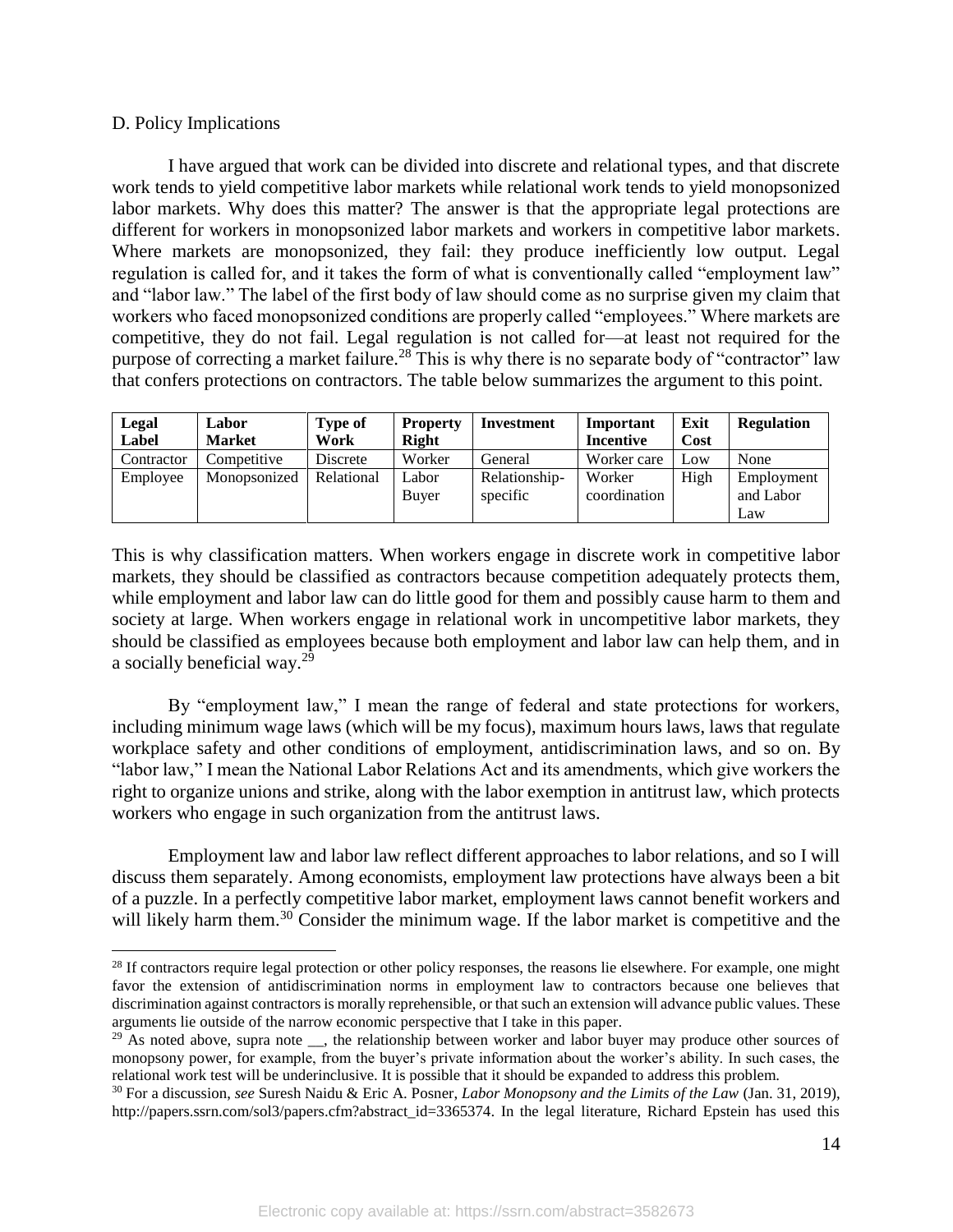market wage exceeds the minimum wage, the minimum wage law does not affect wages. If the market wage is below the minimum wage, then employers will fire workers who generate benefits less than their wage cost. While the wage of other workers may rise, in aggregate workers will be harmed.

This analysis applies to "employment mandates" as well, including family leave policies, for example, and tax advantages for retirement savings. The logic is the same. Suppose, for example, that a family leave policy costs an employer \$1,000 per worker. If workers value the family leave policy more than \$1,000, say, at \$2,000, then the employer will offer it without legal compulsion. The employer can thus save \$2,000 in wages by offering a benefit that costs it only \$1,000. If workers value the family leave policy at less than \$1,000, say, at \$500, then legal compulsion can only make the worker worse off—forcing her to accept a benefit of \$500 rather than wages of \$1,000.

Labor law is also a puzzle from this standpoint, although for a different reason. Labor law authorizes workers to organize a union even though the agreement among workers in a union to strike if they are not paid the same wage, or according to the same compensation schedule, is equivalent to a price- (or actually wage-) fixing cartel. If the labor market is competitive, then the employer would be required to pay market wages to the workers. If the workers cartelize the labor market through the union, they can insist on an above-market wage, which would reduce both overall employment in the labor market and output, which would probably raise prices for consumers as well. If labor markets are competitive, there would be no reason for the government to encourage or even tolerate unions.

<span id="page-15-0"></span>However, as we have seen, labor markets are not competitive. Search costs and related costs ensure that employers enjoy labor monopsony; labor market concentration, which exists in most employment markets, further enhances employers' market power.<sup>31</sup> In conditions of labor monopsony, employment law and labor law have stronger justifications.

The best illustration of this claim is the debate about minimum wage laws, which have been subject to extensive empirical research. As noted above, the traditional view of economists assumed competitive labor markets and held that minimum wage laws cannot benefit workers and can only harm them.

Yet after years of controversy, the emerging consensus is that minimum wage laws do not have this predicted disemployment effect. They usually raise wage levels without reducing employment.<sup>32</sup> While this result contradicts the assumption of competitive labor markets, it is

insight to launch a wholesale assault on labor and employment law. *See, e.g.*, Richard A. Epstein, FORBIDDEN GROUNDS: THE CASE AGAINST EMPLOYMENT DISCRIMINATION LAWS (1992); Richard A. Epstein, *Contractual Solutions for Employment Law Problems*, 38 HARV.J.L. &PUB. POL'Y 789 (2015); Richard A. Epstein, *Labor Unions: Saviors or Scourges?*, 41 CAP. U. L. REV. 1 (2013). His argument is, of course, based on the assumption that labor markets are competitive, or nearly so.

<sup>31</sup> For a recent overview of the empirical literature on labor market concentration, *see* Suresh Naidu, Eric A. Posner & Glen Weyl, *Antitrust Remedies for Labor Market Power*, 132 HARV. L. REV. 536, 560–69 (2018).

<sup>32</sup> *See* Arindrajit Dube, T. William Lester & Michael Reich, *Minimum Wage Shocks, Employment Flows, and Labor Market Frictions*, 34 J. LAB. ECON. 663, 664 (2016); José Azar et al., *Minimum Wage Employment Effects and Labor*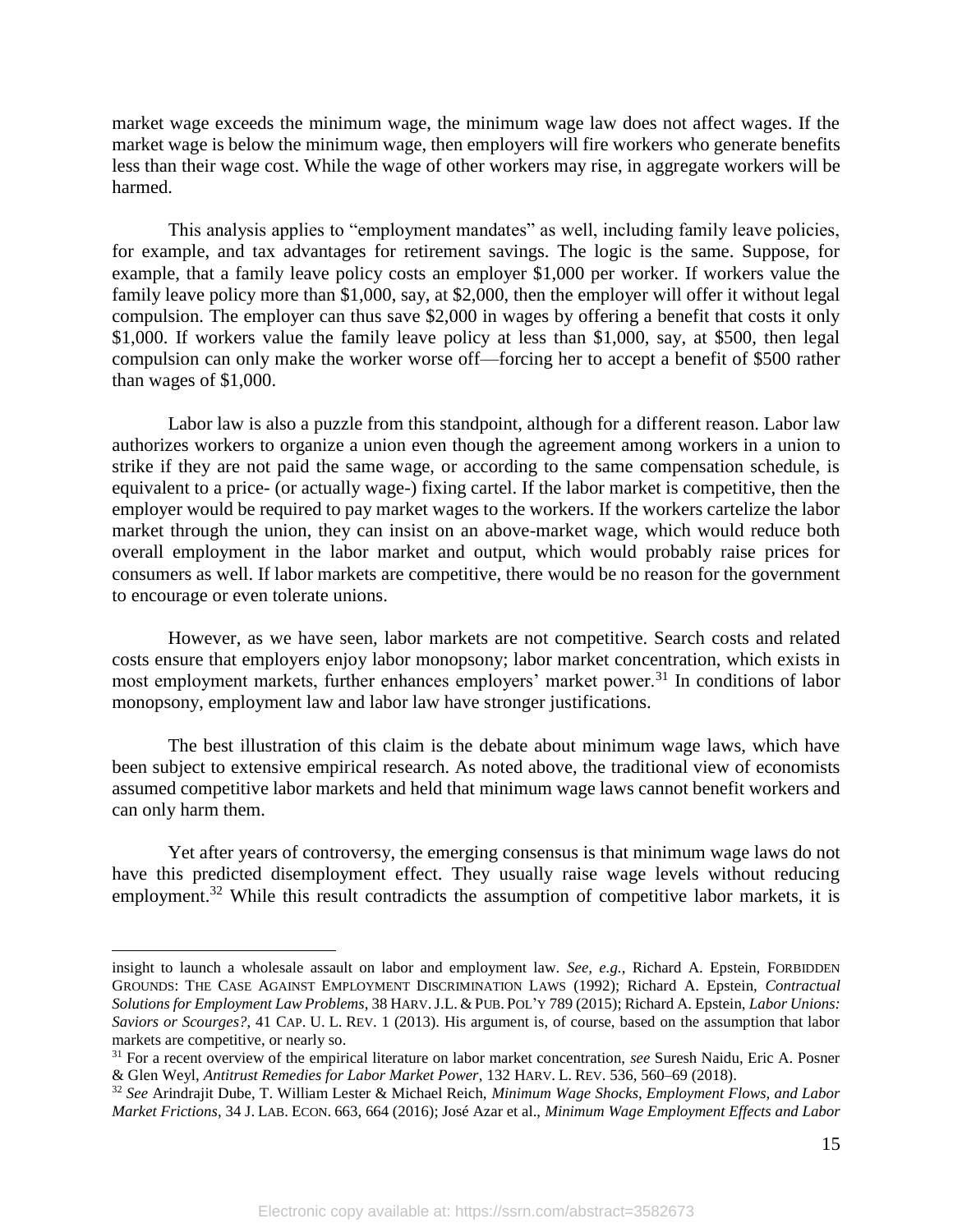compatible with labor monopsony. Monposonistic employers do not fire workers after a compelled wage increase because a monopsonist will make money off workers even when forced to pay above the monopsony wage as long as the minimum wage is not too high. The minimum wage law pushes wages toward the competitive rate that would prevail in a competitive market. And if the minimum wage is closer to the competitive wage than the monopsony wage is, the minimum wage will result in higher employment—since more workers will work for the higher wage. $33$ 

Similarly, labor law is a straightforward legal response to the problem of monopsonized labor markets. If the employer enjoys a monopsony over workers, then it can pay a wage lower than the marginal revenue product. The main reason that employers can do this is that workers rarely have a credible threat to quit if they are paid below the market wage—again because of search costs, employer concentration, and related frictions. Workers can increase their market power by agreeing among themselves to quit en masse (that is, strike) if the employer refuses to pay them a higher wage. As a result, the wage should be pushed toward the competitive level (though unions could demand wages higher than the competitive level if they are powerful enough). Labor law could be justified for its role in preventing employers from using aggressive tactics to defeat organization so as to preserve their market power over wages.

We can now see why the law goes to such trouble to classify workers as "contractors" and "employees," and why employers try so hard to reclassify employees as contractors. Employees benefit from legal protection because they are subject to labor monopsony and hence are not protected by market competition. Employment law protections prevent employers from using their monopsony power to push down wages and worsen conditions. Labor law enables workers to counter employer monopsony power with their own aggregated bargaining power. Contractors do not benefit from employment law protections because market competition already protects them, while the right to organize would enable them to form cartels that charge above-market prices.<sup>34</sup> The market protects contractors because their discrete skills are valued similarly by numerous labor buyers. And this is why firms that buy work from relational workers have an incentive to misclassify them as contractors; by doing so, they evade employment and labor laws that restrict their ability to exercise monopsony power over their workers.

It is important to see that this justification for employment and labor law—for limiting the law to employees rather than extending it to contractors—is based on market structure, not on income inequality or poverty, which is the focus of the law review literature. From an empirical standpoint, the market structure theory is clearly superior. Employment and labor law protects wealthy employees as well as poor employees; and contractors are deprived of that protection regardless of whether they are rich or poor. From a normative standpoint, the market structure theory is superior as well. Employment law and labor law counter labor monopsony, which should generate wealth. While employment and labor law under this understanding should also redistribute wealth from on-average wealthier investors to on-average poorer employers, it does

*Market Concentration* 3–4 (Nat'l Bureau of Econ. Research, Working Paper No. 26101, 2019), http://papers.nber.org/tmp/88516-w26101.pdf.

<sup>&</sup>lt;sup>33</sup> However, not all elements of employment law can be justified from a labor monopsony standpoint. When workers are paid above the minimum wage because of market competition, employment mandates and related protections do not benefit them and may harm them. See Naidu & Posner, *supra* note [30.](#page-14-0)

<sup>34</sup> Unless labor buyers violate the antitrust laws. *See* Part II.3.B, *infra*..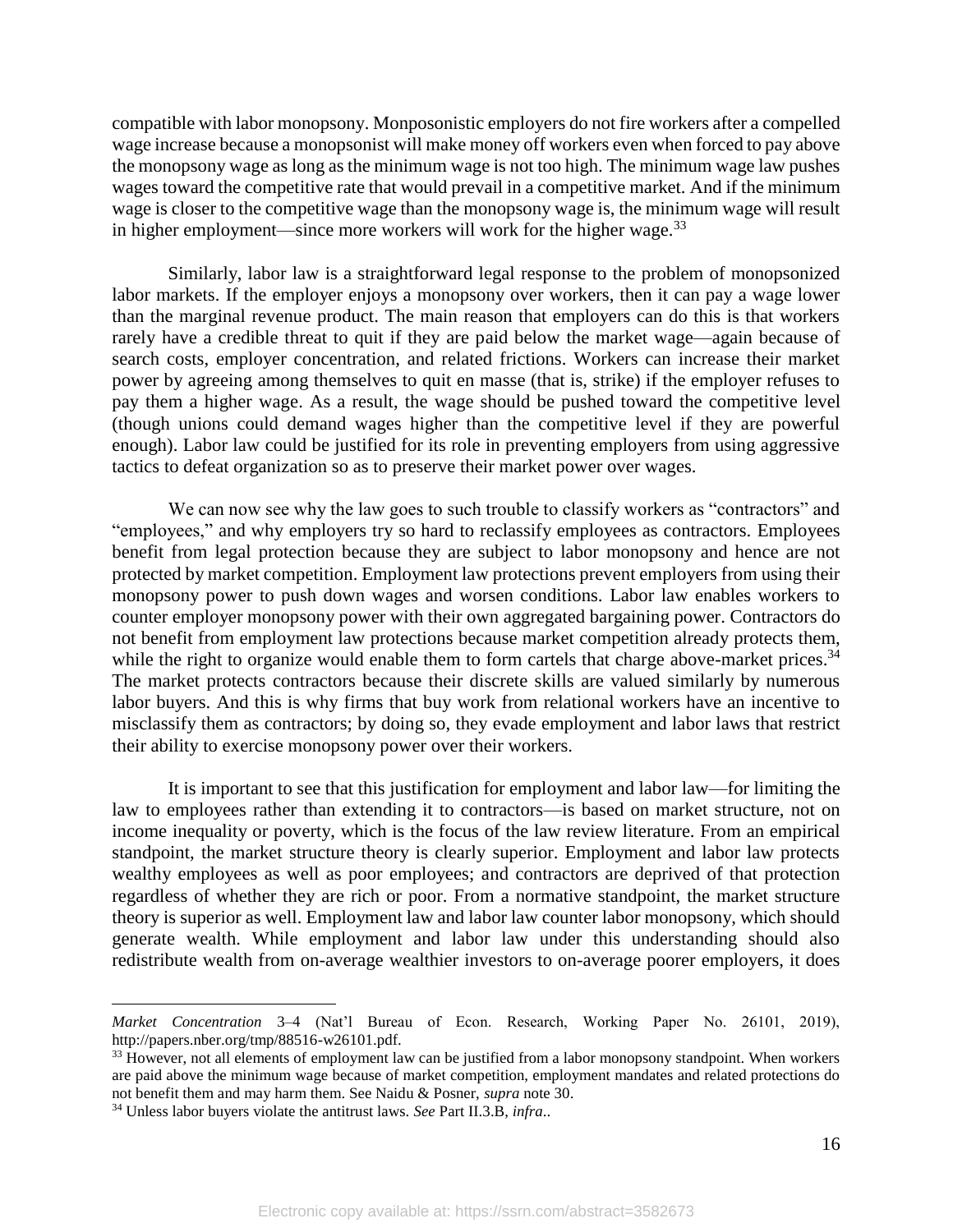not do so in a targeted way.<sup>35</sup> They also do nothing for the very poor, who are often out of work. Traditional antipoverty programs and tax-and-transfers are a much more suitable way to address the problems of poverty and inequality.<sup>36</sup>

# II. Legal Implications

# A. Misclassification

 $\overline{a}$ 

### 1. The Traditional Test

Because employment and labor law restricts firms' ability to exploit their labor monopsony power, firms have an incentive to classify workers as contractors, regardless of whether the workers are employees in an economic sense, that is, workers who are subject to managerial direction and face a high cost of exit because of their relationship-specific investments in the firm. Uber's classification of drivers as contractors have recently attracted public attention, but the problem is a longstanding one.

Courts use various tests to resolve disputes over whether a worker is an employee or an independent contractor. The common-law test turned on "control": the worker is an employee if the labor buyer "controls" her, and an independent contractor otherwise.<sup>37</sup> While that test was originally developed to determine whether a labor buyer is liable for torts committed by a worker, it continues to be used for classification issues in the employment context. <sup>38</sup> For federal legislation that protects the rights of workers, the relevant test is the "economic reality" or "economic

<sup>37</sup> For a statement of the common law test, see *Cmty. for Creative Non-Violence v. Reid*, 490 U.S. 730, 751–52 (1989). <sup>38</sup> Carlson, *supra* note [4,](#page-2-0) at 159–60. I discuss *respondeat superior* below.

<sup>&</sup>lt;sup>35</sup> Indeed, even minimum wage laws may not help the poor. The reason is that they are very crude rules that can end up raising wages above the competitive rate even when labor monopsony exists; when they do, the higher costs may be passed on to low-income buyers. For empirical analysis, see Thomas MaCurdy, *How Effective Is the Minimum Wage at Supporting the Poor?*, 123 J. POL. ECON. 497 (2015); Doruk Cengiz, Arindrajit Dube, Attila Lindner, Ben Zipperer, *The Effect of Minimum Wages on Low-Wage Jobs*, 134 Q.J. ECON. 1405 (2019).

<sup>&</sup>lt;sup>36</sup> There remains a significant question how much employment and labor law helps workers even when labor markets are monopsonized. I have abstracted from this question for the purpose of this paper, but a few comments are in order. First, standard employment law protections—including the minimum wage—can probably help only low-skill workers who would otherwise be paid below the minimum wage. The minimum wage does not help higher-skill workers; and it is unlikely that other protections, for example, mandatory family medical leave, can benefit them since employers can reduce wages to offset the cost of mandates. *See* Lawrence H Summers, *Some Simple Economics of Mandated Benefits*, 79 AMER. ECON. REV. 177 (1989). Second, even the minimum wage may not benefit low-income workers directly if employers offset the cost by raising prices in product markets. The extent of this effect remains empirically ambiguous, and probably varies by location. See MaCurdy, *supra*; Peter Harasztosi and Attila Lindner. *Who Pays for the Minimum Wage?*, 109 AMER. ECON. REV. 2693 (2019). Third, labor laws that encourage union organization probably do benefit workers; union organization is probably the most effective remedy for labor monopsony. Several recent empirical papers have found as much. *See* Efraim Benmelech, Nittai Bergman & Hyunseob Kim, *Strong Employers and Weak Employees: How Does Employer Concentration Affect Wages?* 4 (Nat'l Bureau of Econ. Research, Working Paper No. 24307, 2018), http://www.nber.org/papers/w24307.pdf; Elena Prager & Matthew Schmitt, *Employer Consolidation and Wages: Evidence from Hospitals* 4 (Wash. Ctr. Equitable Growth, 2019), http://papers.ssrn.com/sol3/papers.cfm?abstract\_id=3391889.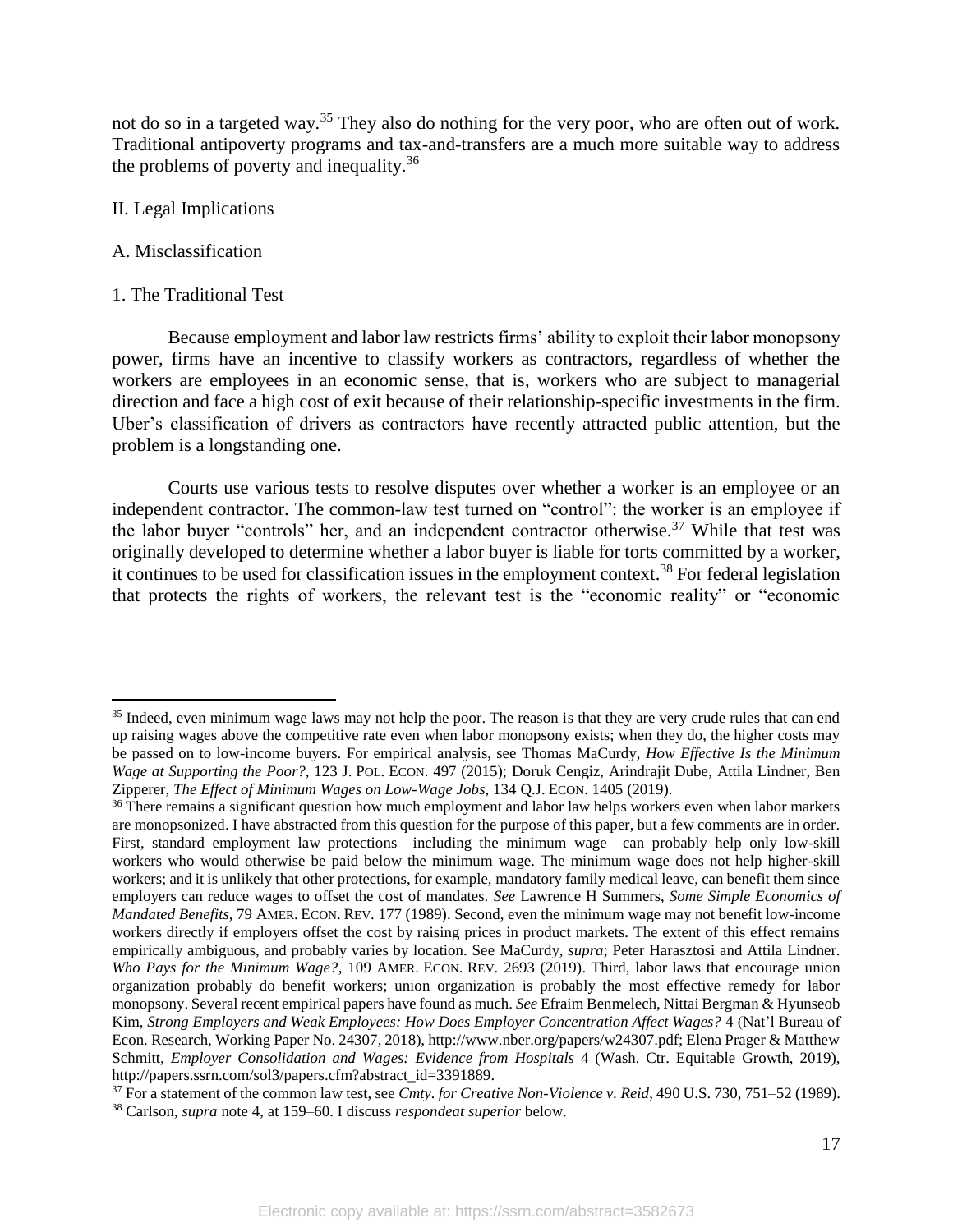dependence" test: a worker is an employee if she is "dependent" on the labor buyer. <sup>39</sup> Related state legislation uses similar tests.

The economic dependence test involves six factors:

(1) the nature and degree of the alleged employer's control as to the manner in which the work is to be performed;

(2) the alleged employee's opportunity for profit or loss depending upon his managerial skill;

(3) the alleged employee's investment in equipment or materials required for his task, or his employment of workers;

(4) whether the service rendered requires a special skill;

(5) the degree of permanency and duration of the working relationship;

(6) the extent to which the service rendered is an integral part of the alleged employer's business.<sup>40</sup>

Commentators agree that courts apply this test inconsistently.<sup>41</sup> Part of the problem is that all these factors are vague, and relationships between labor buyers and workers are extremely diverse. It is easy to think of examples of employees who have a great deal of control over their work (traveling salesmen); who are paid bonuses based on managerial skill (managers, for example); who have special skills (industrial scientist); and so on. But the main problem is that the normative goal of the test has been forgotten or perhaps never fully understood, and so there is no single principle that disciplines how courts apply the various factors.

2. The Relational Work Test

 $\overline{a}$ 

The solution is a test grounded in the normative goal of employment and labor law, which, as I have argued, is to counter labor monopsony where workers make relationship-specific investments and face high exit costs. The two major factors—economic dependence and control are unified: a worker is economically dependent on an employer because of the high costs of exit, and because of the high cost of exit the worker is willing to subject herself to the firm's control. Thus, economic dependence does not mean poverty; it means labor monopsony. Economic

*<sup>39</sup> See, e.g.*, *Bartels v. Birmingham*, 332 U.S. 126, 130 (1947) (noting that application of social legislation such as the Social Security Act does not hinge on employer "control," but rather the extent to which the employees "as a matter of economic reality are dependent upon the business to which they render service").

<sup>40</sup> The factors are quoted from *Scantland v. Jeffry Knight, Inc.*, 721 F.3d 1308, 1312 (11th Cir. 2013).

<sup>41</sup> The Supreme Court recognized the difficulty of applying multi-factor employment tests over 70 years ago. *See NLRB v. Hearst Publications, Inc.,* 322 U.S. 111, 121 (1944) ("Few problems in the law have given greater variety of application and conflict in results than the cases arising in the borderland between what is clearly an employeremployee relationship and what is clearly one of independent entrepreneurial dealing."). See also Carlson, *supra* note [4,](#page-2-0) at 171–74 (describing difficulties with the multi-factor test).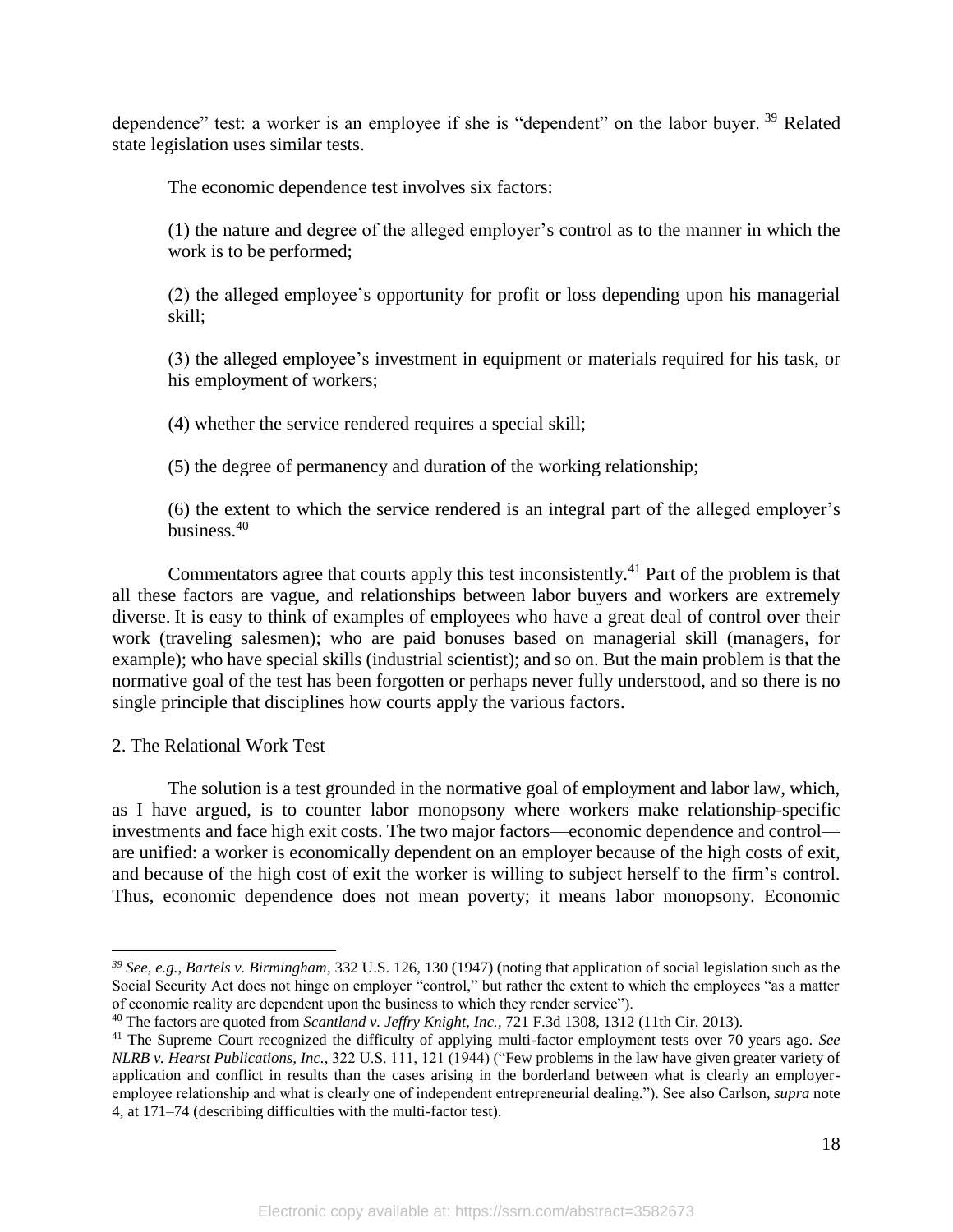dependence and control are not in tension; they are different aspects of the employment relationship.

According to the "relational work" test, as I will call it, a worker is a person who performs activities ("work") for another person in return for pay. A worker is an employee of a firm (or household) when the worker's cost of finding alternative work of the same type and at the same level of pay is high ("high exit option"). A worker has a high exit option when the work is "relational," that is, the work is worth more if performed for a single firm over time than if performed in discrete units. In short: employment is relational work; independent contractor status arises for discrete work.

Seen in this way, the factors used in the economic dependence test can be given greater specificity:

(1) Control. When work is relational, the labor buyer retains "control" over the worker, in the sense of discretionary authority over the worker's behavior as the worker performs services. Control in this sense is necessary because the labor buyer must constantly coordinate the worker's work with the work of others. In contrast, discrete work can be largely specified by contract in advance of the work: thus, the labor buyer does not retain control, that is, discretionary authority, over the worker's behavior as the worker performs tasks.

(2) Opportunity for profit or loss depending upon the workers' managerial skill. When work is relational, the worker allows herself to be managed by the labor buyer who directly, or through subordinates, coordinates the behavior of multiple workers or adjusts work in response to the buyer's changing needs. The independent contractor uses managerial skill in the course of contracting herself out to multiple labor buyers, and thus is compensated for that managerial skill as well as taking on the risk of managerial failure that results in the loss of clients and hence profits.

(3) Investment in equipment or materials required for his task, or employment of workers. This factor reflects the importance of the assignment of property rights so as to locate discretion in the party that is most likely to use it to maximize the surplrus. When the work is discrete, the property right is assigned to the worker. When the worker is relational, the property right is assigned to the employer.

(4) The service rendered requires a special skill. If we interpret "special" to mean relational, this factor fits the relational test. A plumber's skill is the same whether the plumber is selfemployed or employed by a firm; what is special about the skill in the second case is that plumber adjusts it, through relationship-specific investment, so it satisfies the unique needs of that employer.

(5) The degree of permanency and duration of the working relationship. Because the value of relational work is highest for the labor buyer with whom the worker has a relationship, and low for other potential labor buyers, the relational worker will tend to remain with the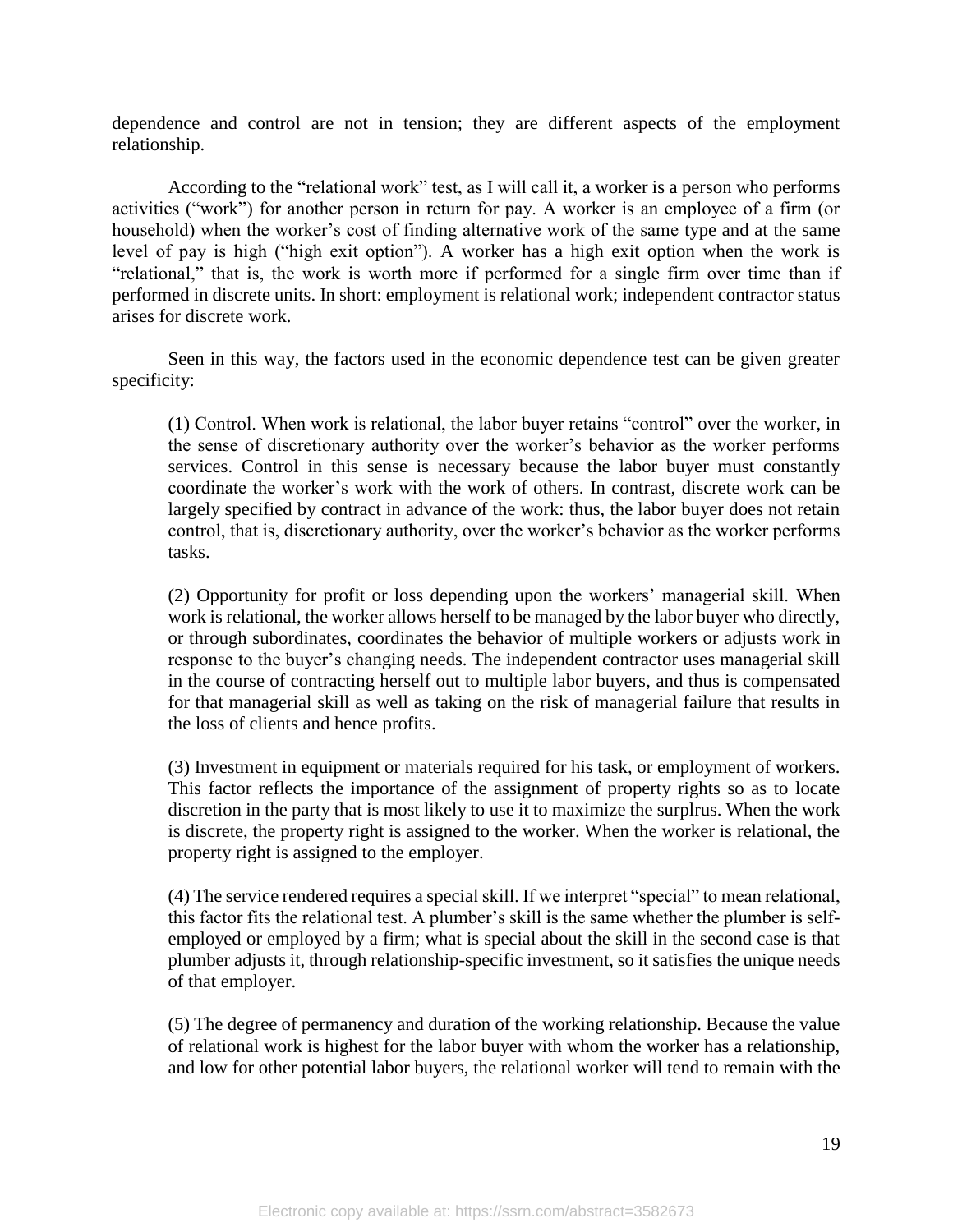labor buyer in question. Discrete workers, by contrast, may move from labor buyer to labor buyer.

(6) The extent to which the service rendered is an integral part of the alleged employer's business. Relational work, unlike discrete work, is integral, in the sense that it is valuable to the extent that it is used in the operations of the labor buyer with whom the worker has a relationship.

This gloss of the factors in the economic dependence test shows that they can be integrated into the relational work framework. My claim is not, however, that the courts consistently interpret the factors in this way. On the contrary, in the hands of the courts, the factors have become unmoored from any plausible goal of employment and labor legislation. The courts frequently seem more focused on whether workers are low-income than on whether they are economically dependent in the market-structure sense. But, as noted earlier, low-income status is not a reason for classifying workers as employees rather than as independent contractors.

In 2019, the California state legislature passed a law that expanded and simplified its definition of employee. The earlier test resembled the federal economic dependence test. The new law provided that anyone who works for remuneration is an employee unless the labor buyer shows that:

(A) The person is free from the control and direction of the hiring entity in connection with the performance of the work, both under the contract for the performance of the work and in fact.

(B) The person performs work that is outside the usual course of the hiring entity's business.

(C) The person is customarily engaged in an independently established trade, occupation, or business of the same nature as that involved in the work performed.<sup>42</sup>

The first provision repeats the control test, and the third provision reflects the idea that discrete work can, and often will, be performed independently of a single labor buyer. But the second provision is broader than the federal rule, and seem questionable as well. Under the second provision, a plumbing contractor who establishes contacts with plumbers and contracts them out to households would be deemed an employer. Yet unless the plumbers work in teams on large projects, it does not seem that their plumbing skills are relational to the operations of the plumbing contractor.

# 3. Alternative Monopsony-Based Tests

Relationship-specific is not the only source of monopsony power. As discussed earlier, labor monopsony may exist simply because few employers compete for workers in labor markets. I have argued that this problem should be left to antitrust law, but an argument could also be made

 $42$  $^{42}$  Assem. Bill 5, 2019–2020 Reg. Sess. (Cal. 2019), http://leginfo.legislature.ca.gov/faces/billNavClient.xhtml?bill\_id=201920200AB5.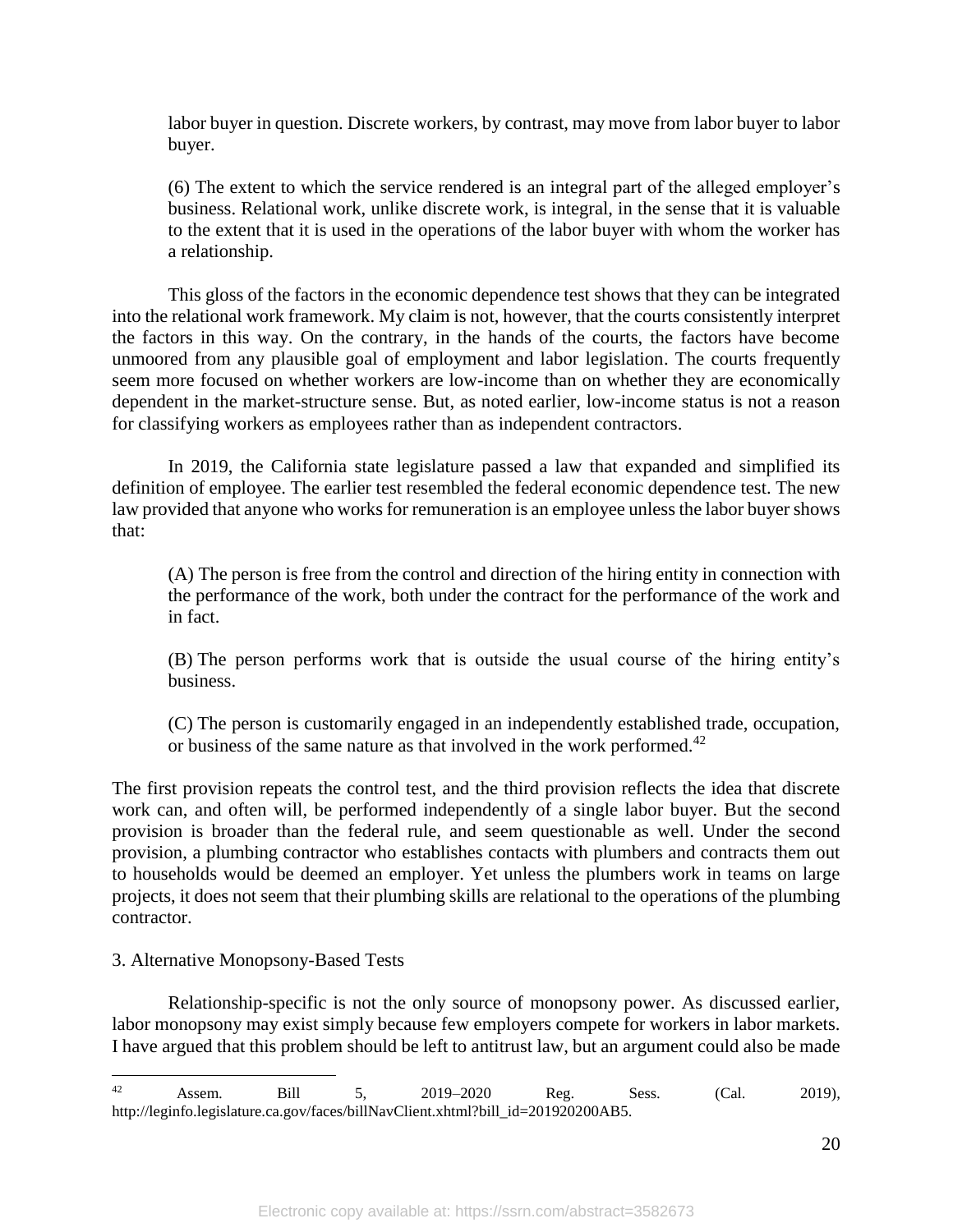that workers should be classified as employees in monopsonized labor markets regardless of the source of monopsony.

Another source of monopsony is the labor buyer's private information about a worker's ability. If a worker tries to find work at another firm, that firm may worry that the worker has been forced out by the incumbent firm because of the worker has low ability. Even when this is not true, the phenomenon will tend to raise exit costs for workers.<sup>43</sup> Labor economists emphasize search costs and job differentiation as major sources of monopsony.<sup>44</sup> Thus, one might be worried that the relational test is too narrow.

But private information, search costs, and job differentiation are all closely related to relationship-specificity, even if the latter concept does not capture the whole range of sources of monopsony power. And as one broadens the scope of the inquiry, one will have greater difficulty formulating a test that courts can administer. Perhaps a workable test is cost of exit. Workers whose cost of exit exceeds some threshold—measured as the percentage pay cut the worker would accept before moving to another job (or residual labor market elasticity)—would be classified as employees. Using surveys and empirical tests based on data on labor mobility, courts could evaluate classification claims. The exit cost test would address all sources of labor monopsony, unlike the relational work test. On the other hand, it may be too difficult to administer.

#### 4. The Misclassification Debate

 $\overline{a}$ 

Gig-economy workers float somewhere between the traditional employee and the traditional contractor. Take the case of Uber. Drivers control some aspects of their work (they choose their automobile, within constraints; they choose when to work) and not others (choice of routes); they do not manage anyone but they do invest in equipment, including the automobile itself; they do not seem to exercise a special skill (driving) but they are free to switch among other labor buyers including other ride-sharing companies and their own clients. Drivers sometimes seem economically dependent in the traditional sense because most of them earn a paltry sum for their work, but they are not economically dependent in the sense of being dependent on just one company, or even on the occupation of driving. Other gig-economy firms locate their workers in other places along the spectrum from contractor to employee. Some workers are allowed to negotiate with customers, set their prices, and exert greater control over working conditions, while others are given less control, and prohibited from using other platforms. Critics argue that firms evade the spirit of the employment laws by giving workers minimal freedoms or responsibilities necessary to qualify them for contractor status rather than allowing those conditions to be determined by the nature of the business.

We can use the controversy over Uber's classification of drivers as an illustration. Drivers use "effort" to drive expeditiously and maintain their cars. By allocating ownership of the cars to the drivers, Uber gives them high-powered incentives to maintain their cars. But it is easy to imagine the alternative approach in which Uber owns the cars. While the drivers' care incentives

<sup>43</sup> *See* Daron Acemoglu & Jörn-Steffen Pischke, *Why Do Firms Train? Theory and Evidence*, 113 Q.J. ECON. 79 (1998).

<sup>44</sup> For a discussion of the literature, see Suresh Naidu, Eric A. Posner, and E. Glen Weyl, *Antitrust Remedies for Labor Market Power*, 132 Harv. L. Rev. 536 (2018).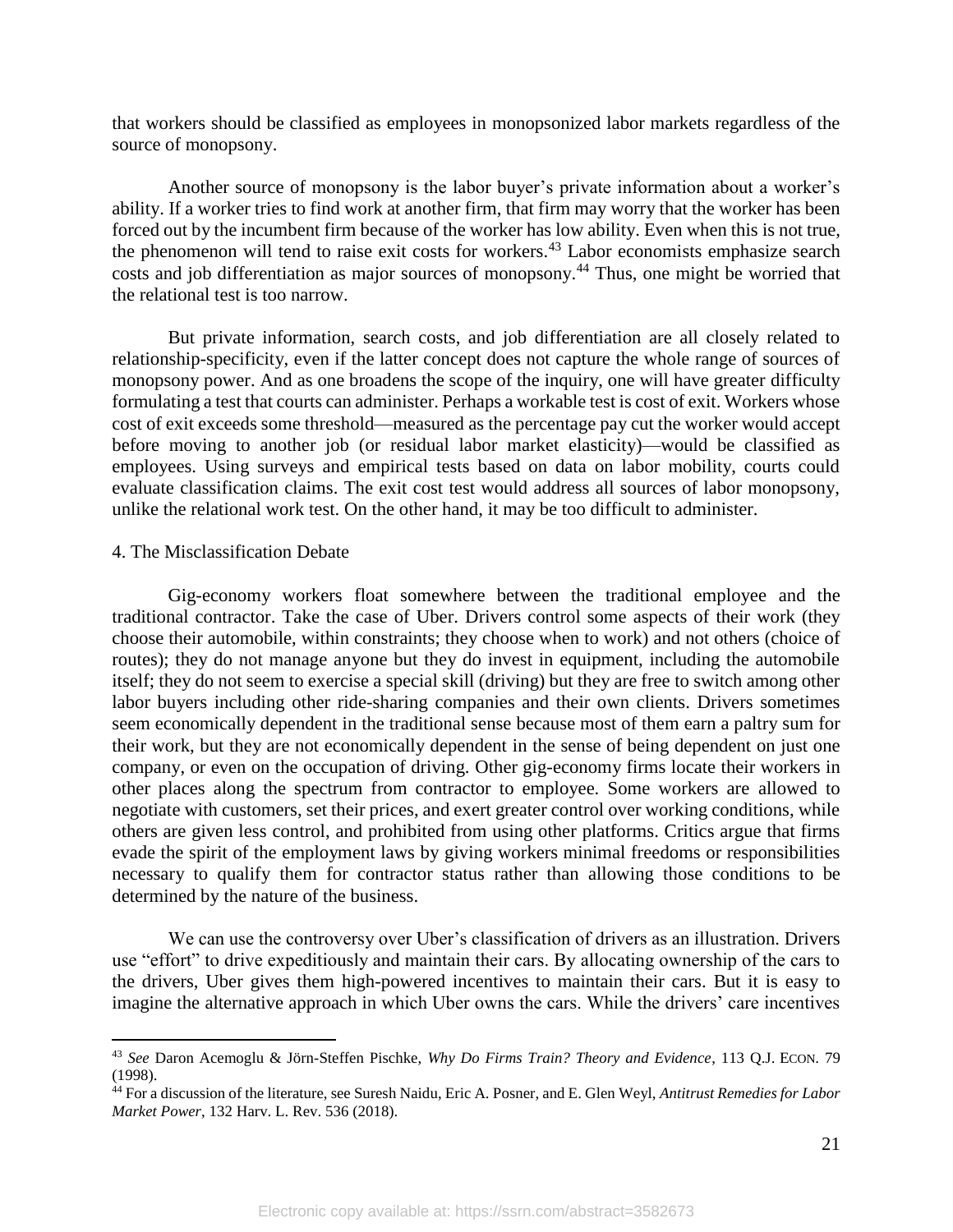would be diminished, Uber would gain greater control over other aspects of their work—for example, the level of courtesy they offer passengers, which may be important for Uber's brand. If Uber owns the cars, then its threat to punish discourteous drivers is strengthened: it can not only kick the drivers off the platform (where drivers can use other platforms); it can take away their cars as well. The analysis is similar to the analysis of trucking where (in my example) the courtesy problem takes the place of the backhaul problem in trucking.

From a legal perspective, the question is whether Uber classifies its drivers as contractors because the care incentives are more important and more responsive to the assignment of property rights than courtesy incentives. If the answer is yes, then Uber's classification of drivers reflects the underlying economic reality of ride-sharing rather than an attempt by Uber to evade the law. The drivers do not make relationship-specific investments in Uber's platform, and so the drivers are protected by competition—they can find work with other platforms or independently find clients—and so do not need the protection of the law.

Unfortunately, it is difficult to determine what Uber (or any other ride-sharing or taxi or limousine company) would do in the absence of a legal regime that will push them to classify workers as contractors in order to avoid the costs of complying with employment and labor laws. A court or regulator can at best do a rough analysis. Applying the relational work test, the most striking aspect of the Uber case is that it (like the trucking companies after the introduction of onboard monitoring) imposes a considerable level of control over drivers through contract specificity (thanks to the platform technology). This allows Uber to control their level of courtesy with the star rating system, for example. And this allows Uber to assign the property right over the car to the worker so as to enhance the worker's motivation to take care. On the other hand, the monitoring technology that enables Uber to control the routes, courtesy, and other elements of the service would also enable it to monitor the driver's care level (as the trucking example shows). And the empirical evidence suggests that drivers cannot easily abandon the Uber platform once they being using it,<sup>45</sup> suggesting a nontrivial relationship-specific investment in using and mastering the technology.

While we will not try to resolve the Uber question here, the example illustrates how the relational work test should be applied.

#### B. Antitrust Law

 $\overline{a}$ 

The gig economy has spawned antitrust suits that allege that firms like Uber have cartelized labor markets. However, while many commentators allege that Uber has exploited drivers, at least one group of plaintiffs argue that Uber coordinated price-fixing by drivers. <sup>46</sup> Which is it? Are drivers complicit wrongdoers or passive victims?

The problem comes back to the question of whether drivers are employees or contractors. Labor law assumes that employees lack bargaining power—that is, they face an employer-

<sup>45</sup> *See* Joshua D. Angrist, Sydnee Caldwell & Jonathan V. Hall, *Uber vs. Taxi: A Driver's Eye View* 1-2 (Nat'l Bureau of Econ. Research, Working Paper No. 23891, 2017), https://www.nber.org/papers/w23891.pdf.

<sup>46</sup> *See Meyer v Kalanick*, 174 F. Supp. 3d 817, 819–20 (S.D.N.Y. 2016), *vacated*, *Meyer v. Uber Technologies, Inc.*, 868 F.3d 66 (2d Cir. 2017).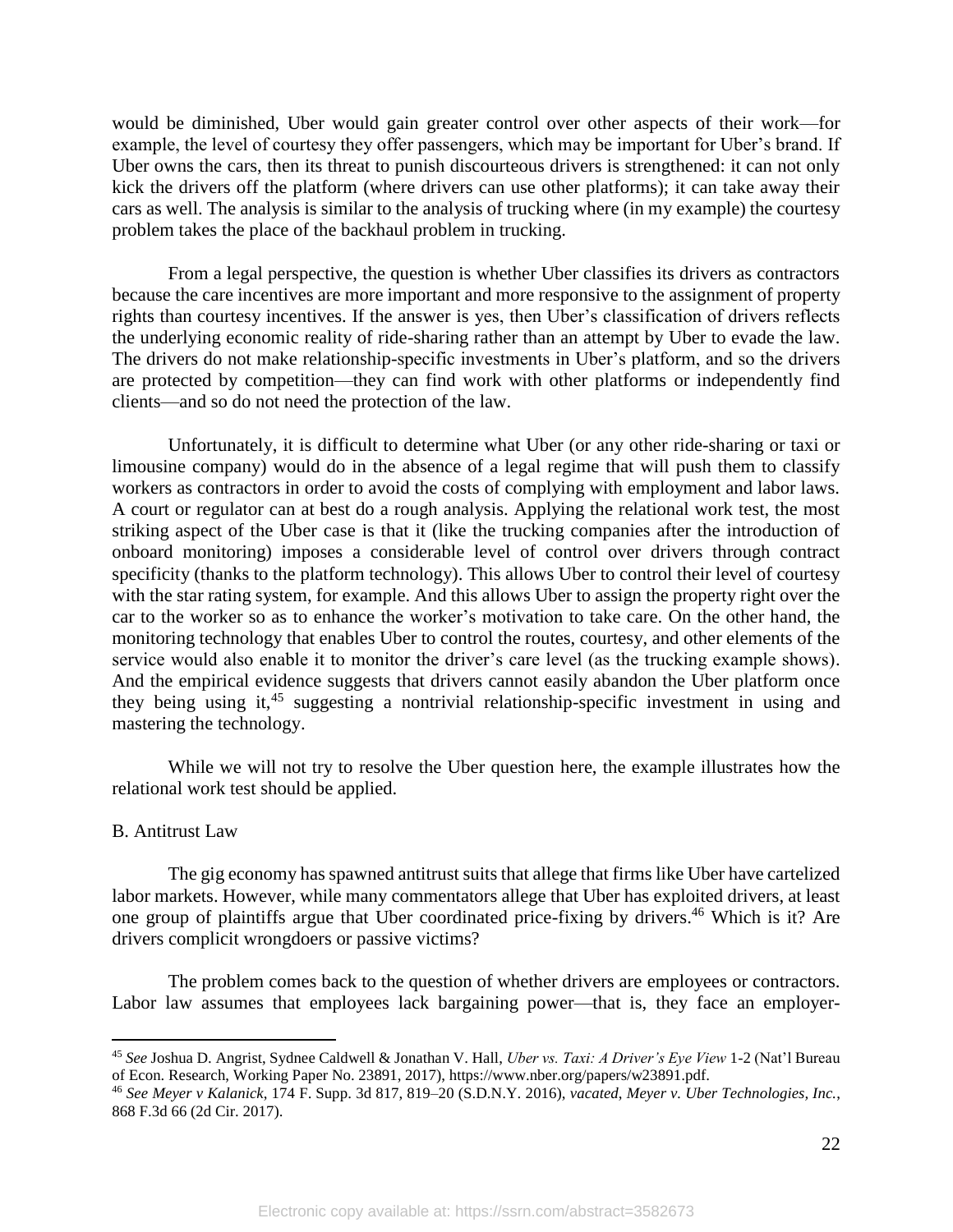monopsonist—and gives them the right to organize, so that they can counter the employer's bargaining power with their own. Antitrust law, for this reason, recognizes a labor exemption: employees do not violate antitrust law by organizing even though a union is a type of price- (or actually wage-) fixing arrangement.<sup>47</sup> Labor union organization when employees are subject to monopsony should increase production and (in many cases) lower prices, while raising wages as well. However, because contractors are not employees they do not benefit from the labor exemption, and they are not permitted to organize.<sup>48</sup> Organization by contractors in a competitive market would result in a cartel, and hence less production and higher prices. That is why drivers who organize violate the law if they are contractors but not if they are employees.

There has been some confusion about this issue. Sanjukta Paul argues that Uber should not be permitted to set the prices for workers if antitrust law prohibits workers from doing it themselves. <sup>49</sup> She argues that it would be anomalous if Uber were allowed to organize a sellers' cartel by inviting drivers to its platform, fixing prices, and collecting the rents paid by consumers when drivers are prohibited by antitrust law from fixing prices.<sup>50</sup> However, the seeming paradox dissolves upon inspection. Uber is not allowed to organize drivers and set their prices if the result would be a monopoly. That would violate section 1 and 2 of the Sherman Act, and section 7 of the Clayton Act as well. Lawsuits against Uber for cartelizing the market have failed because Uber faces competition from taxis, other rideshare companies like Lyft, public transportation, and other services. And while it is true that if some drivers fixed prices, they would violate the antitrust laws, that is only because of the crude per se ban on price-fixing. The drivers could easily avoid liability by merging into a single firm rather than fixing prices as long as the merger does not encompass an excessive share of the market.

The discussion should make clear how employment law protections fit in with antitrust and labor law to create a general legal structure that governs the relationships between workers and labor buyers. Antitrust law prohibits workers in competitive labor markets from forming cartels, while labor and employment law protects workers in monopsonized labor markets—labor law, by allowing them to organize, and employment law (including the minimum wage law), by regulating prices and conditions. On this view, workers are divided into "employees" who are subject to monopsony and contractors who are not.

Thus, it is important in the antitrust context to get straight the reasons why workers should be classified as employees or contractors. When workers operate in a competitive labor market, they should be classified as contractors, and thus forbidden to organize, because the right to organize would result in cartelization and above-market wages. When workers operate in a monopsonized labor market, they should be classified as employees, and thus allowed to organize, because the right to organize should allow them to counter employer market power and thus raise wages toward the competitive level.

<sup>47</sup> *See United States v. Hutcheson*, 312 U.S. 219, 232, 235–37 (1941) (holding that the Clayton Act and Norris-LaGuardia Act together provide unions a statutory exemption from antitrust liability).

<sup>48</sup> *See Columbia River Packers Ass'n v. Hinton,* 315 U.S. 143, 144–45 (1942) (excluding "independent entrepreneurs" from the labor exception); *L.A. Meat and Provision Drivers Union, Local 626 v. United States,* 371 U.S. 94, 96, 99– 102 (1962) (same).

<sup>49</sup> Sanjukta M. Paul, *Uber as For-Profit Hiring Hall: A Price-Fixing Paradox and its Implications*, 38 BERKELEY J. OF EMPLOYMENT & LABOR L. 233, 236–39 (2017).

<sup>50</sup> *Id.*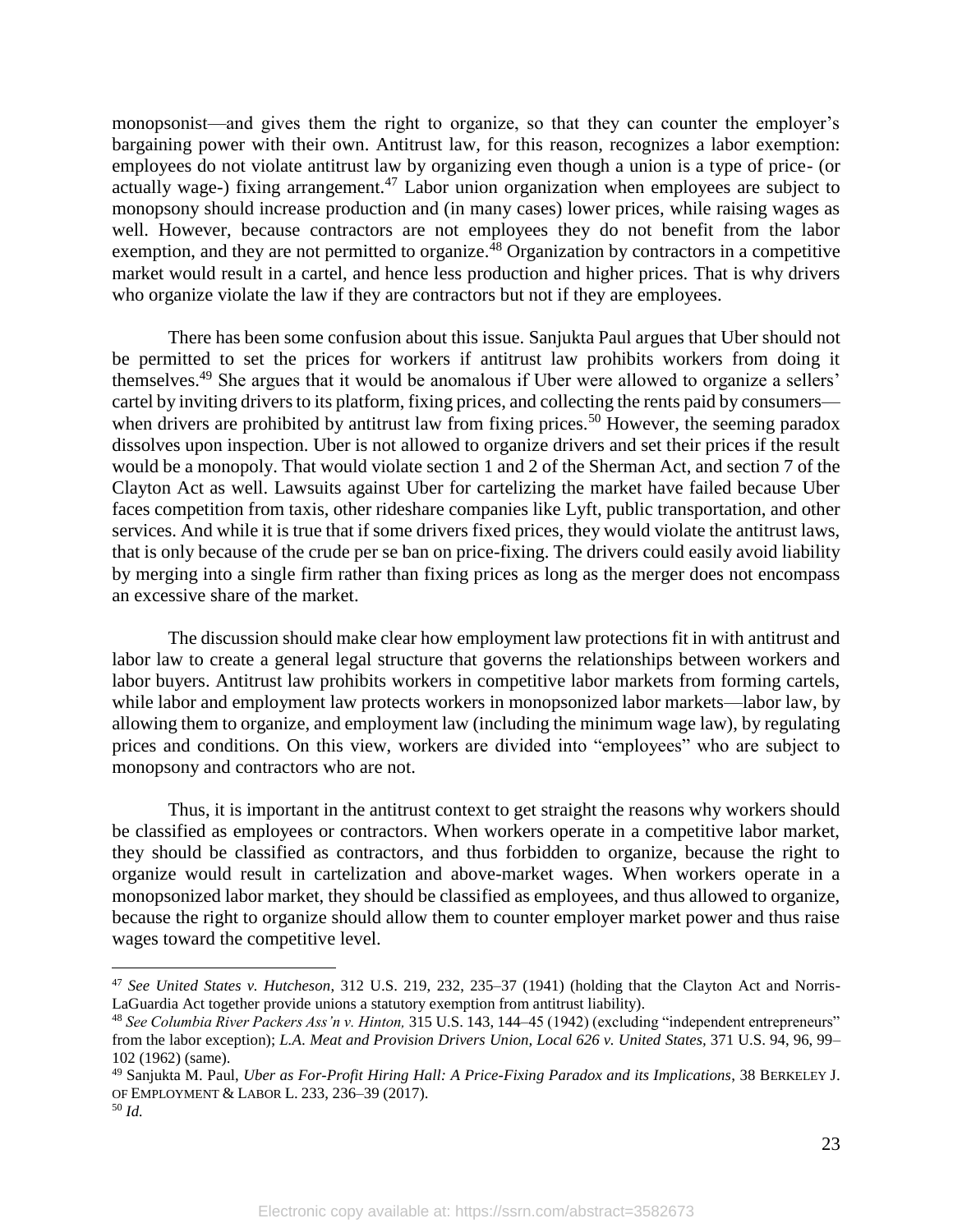We see analogies on the product market side. When firms have natural monopolies, they are generally immune to antitrust challenge, but they may be subject to price regulation and related regulations designed to prevent them from abusing their market power. Given the parallel nature of product and labor markets, it should not be surprising that there are analogous rules on the labor side even if they have rarely been recognized as such because of the different legal terminology.

It is possible to argue that if employment and labor law counter labor monopsony power, the antitrust laws are not needed, and workers should not be permitted to bring antitrust actions against employers. But the two approaches to monopsony are complements. On the product market side, antitrust law coexists with various forms of price regulation, like usury laws, anti-pricegouging laws, and insurance premium limits. Antitrust law focuses on tactics employed by firms to increase their market power or extend monopolies into new markets, while price regulation limits the negative effects of firms that have achieved market power lawfully. Similarly, while antitrust law can be used to prevent firms from increasing their power over labor markets through collusion, mergers, and the like, other areas of law are needed to counter the negative effects of labor market power that is achieved lawfully.<sup>51</sup>

A final point is that while I have assumed that discrete-work markets are competitive, they may not be. Discrete-work markets should be more competitive than relational-work markets because the discrete worker does not make a relationship-specific investment in a primary labor buyer and hence does not have high exit costs derived from the relationship. But a discrete worker may still face high exit costs if there are few labor buyers. Concentration arises simply because there are few buyers, and concentration could occur either legally (because there are economies of scale, for example) or illegally (because mergers result in a single dominant labor buyer). In this case, the logical source of legal protection for the discrete worker is antitrust law, which distinguishes between concentration that is regarded as socially harmful and concentration that is regarded as tolerable.<sup>52</sup>

## C. Respondeat Superior

Tort law imposes liability on employers for torts committed by employees under certain conditions. The law distinguishes employers and independent contractors using the control test. If a labor buyer exerts control over a worker, then it will normally be classified as an employer and be held liable. If a labor buyer does not exert control, then it will be classified as a "customer" (with the worker classified as a contractor) and not be held liable. However, there are numerous exceptions to this principle. An employer is not liable for torts committed by employees outside the scope of employment, and a firm may be liable for torts committed by independent contractors, if the tort is partly the result of the labor buyer's negligence or is the result of inherently dangerous activity.<sup>53</sup>

<span id="page-24-0"></span><sup>51</sup> Naidu & Posner, *supra* note [30.](#page-14-0)

<sup>52</sup> Naidu, Posner & Weyl, *supra* note [31.](#page-15-0)

<sup>53</sup> Restatement (Third) of Agency § 7.05, § 7.07 (2006); Alan O. Sykes *The Economics of Vicarious Liability*, 93 YALE L.J. 1231 (1984).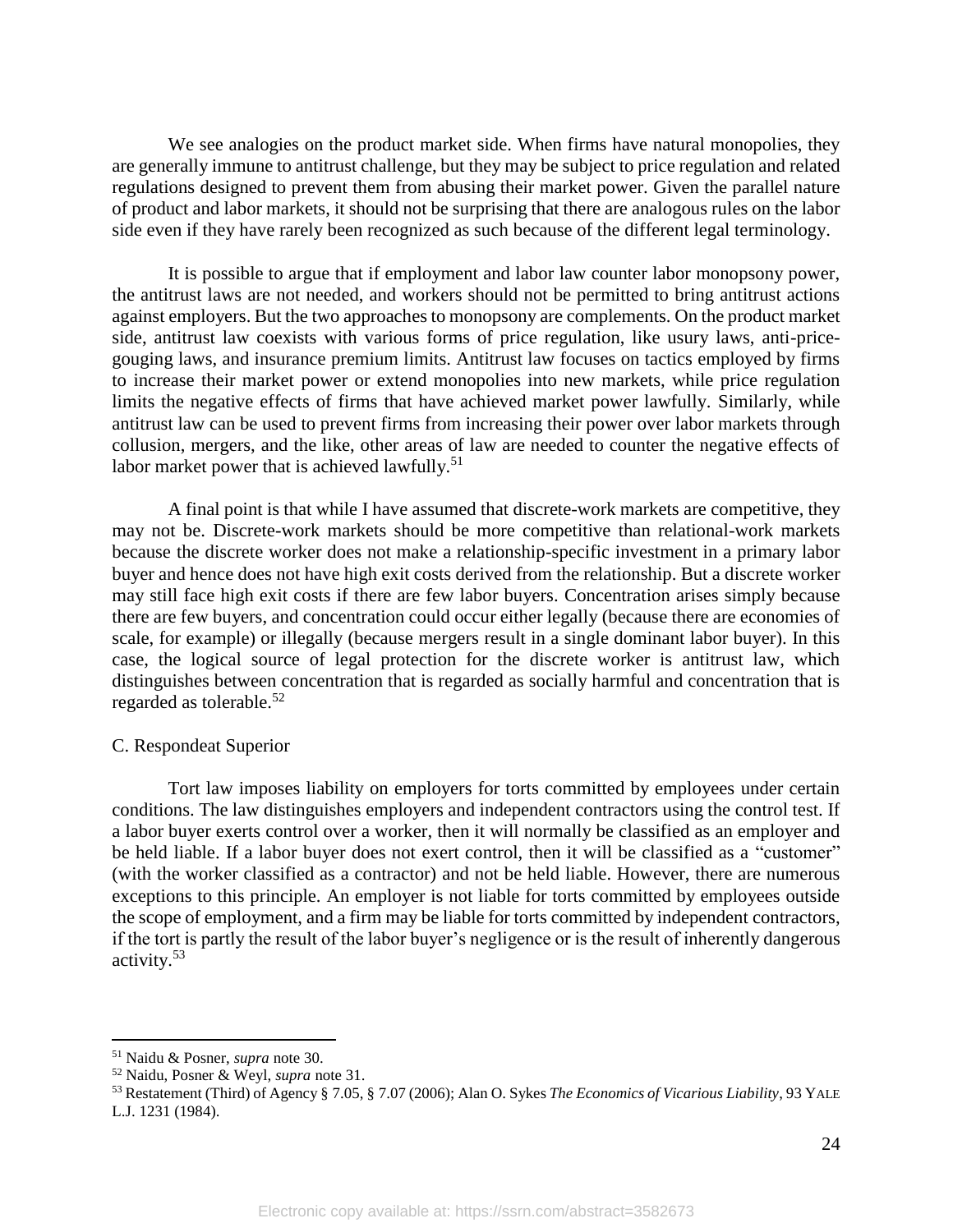Alan Sykes influentially argued that respondeat superior (and vicarious liability for labor buyers more generally) is justified when the worker is judgment-proof and the labor buyer can sufficiently control the worker so as to deter the worker from committing torts—for example, through training, inspections, monitoring, and sanctions.<sup>54</sup> If the worker is not judgment-proof, the law can impose liability directly on the worker in order to deter torts. Respondeat superior is necessary because a firm and a worker might otherwise agree that the worker's judgmentproofness will be used to shield the firm from liability in return for which the firm compensates the worker. But if the firm has no practical means of controlling the worker's behavior, then respondeat superior does not improve incentives to take care, but is simply a tax on the enterprise.

One puzzle in Sykes' analysis is that it does not explain why the law uses the categories of employee and contractor. His analysis suggests instead that the law should always impose liability on person A if person B performs a task at A's request and for A's benefit, person B is judgment proof, and person A can control person B. The categories of employment and contractor do no work in this analysis. Indeed, when courts evaluate respondeat superior claims, they do not rely on the firm's and worker's own classification of the worker. Courts simply look for evidence of control, and then classify the worker based on how much control the firm exerts over her. Thus the association of respondeat superior with the employment relation seems all the more puzzling.<sup>55</sup>

The solution to this puzzle brings us back to relationship-specificity. A worker who makes relationship specific investments in a firm (its assets and other workers) is subject to the firm's control because, as a result of these investments, the worker's cost of exit is high. Because the cost of exit is high, the worker will be concerned that if she commits torts for which the employer is liable, she will be denied bonuses, raises, and promotions—or that she will be fired. By contrast, a discrete worker does not fear such sanctions—because she can work for anyone else. Sykes implicitly acknowledges this distinction, noting that "agents often earn returns in excess of what they can earn in their next-best employment opportunity, and expect those returns to continue into the future. Such agents have an important stake in retaining their current positions."<sup>56</sup> Labor monopsony, which ensures that the exit cost is high, thus is important for giving labor buyers leverage for disciplining workers who commit torts. This distinction explains why respondeat superior is associated with employment relationships rather than the broader class of buyer-worker relationships encompassing discrete workers.

D. The Employee/Contractor Distinction in Other Areas of the Law

Congress and state legislatures have built an enormous administrative structure on the distinction between employee and contractor. Employees are entitled to unemployment insurance; contractors are not. Employees benefit from tax-subsidized retirement and health insurance plans operated by employers; contractors do not. And taxes on the wages of employees are withheld by employers; taxes on payments made to contractors are not withheld by the buyers of their services. A question arises why these programs and practices should apply to employees only, and not to workers more broadly.

<sup>54</sup> Sykes, *supra* note [53,](#page-24-0) at 1232, 1235–39, 1244.

<sup>55</sup> As noted by Keith Cunningham-Parmeter, *Gig-Dependence: Finding the Real Independent Contractors of Platform Work*, 39 N. Ill. U. L. Rev. 379, 406-08 (2019).

<sup>56</sup> Sykes, supra note [53,](#page-24-0) at 1254 (citations omitted).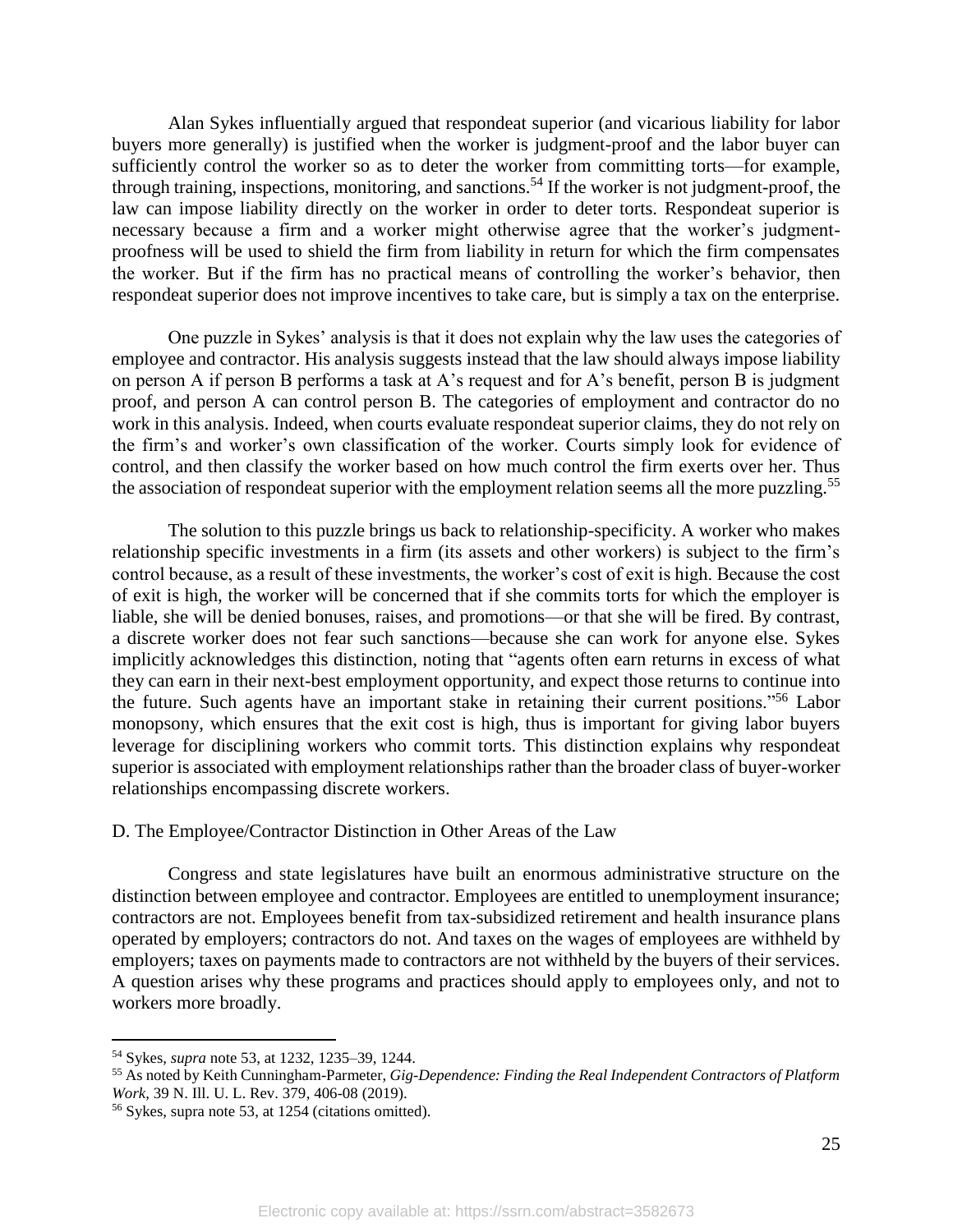The existing system may not be optimal but it follows a certain logic. Relationshipspecificity creates monopsony, which is another way of saying that workers develop thick relationships with labor buyers and cannot easily exit those relationships. Employees are therefore more vulnerable if laid off than contractors who lose business. A locksmith who loses one customer can find another; but a factory worker whose value to a firm is relationship-specific will have trouble finding a comparable job if laid off. Thus, unemployment insurance may be more appropriate for employees than for contractors, at least in normal times, as opposed to a recession that dries up demand for the contractor's services.

For health insurance, the stickiness of the relationship between employee and employer may help address adverse selection problems in the insurance market and justify group-based insurance. By contrast, contractors who try to create an insurance pool take the risk that the healthiest will opt out. And as for retirement subsidies, there does not seem to be a good reason for offering them to employees but not contractors. But the law does offer various self-employed retirement subsidies that contractors can take advantage of. The law seems to draw a distinction between employee-based retirement subsidies and contractor retirement subsidies so as to enlist employers to manage retirement plans—taking advantage of the administrative capacity of large labor buyers who have continuous relationships with workers.

Finally, tax withholding is a form of monitoring and enforcement and these tasks should be assigned to the party (labor buyer or worker) who is most likely to perform the efficiently and conscientiously. As a rough approximation, labor buyers who employee people will have the infrastructure in place for withholding, while households and even firms that rely on contracts will not.

# **Conclusion**

Let us sum up the analysis. A worker is an employee when she makes a relationshipspecific investment in, and applies her labor to, assets owned by, or other workers employed by, another party. A worker is a contractor when the value of her output is independent of such relationships. An employee's output is thus relationship-specific or "relational": the output is valued more by the labor buyer than by outsiders. A contractor's output is "commodified": its value does not depend on the identity of the labor buyer. Because of relationship-specificity, the employer is a monopsonist with respect to the worker's output. The buyer from a contractor is not (normally) a monopsonist. If it is, it is not because of the relationship with the worker but because of market concentration.

Because an employer is a monopsonist, it can (and will) pay the worker less than marginal revenue product, resulting in inefficiency (lower output) and often inequity. Thus, there is a labor market failure. When the worker is a contractor, there is no such labor market failure. The labor buyer is not a monopsonist (normally). Exit is costly for the employee, cheap for the contractor.

In light of these distinctions, employment and labor law should be understood as legal mechanisms for addressing the labor market failure caused by labor monopsony. Employment law is a form of price (wage) and quality (conditions) regulation, understood to raise wages/conditions